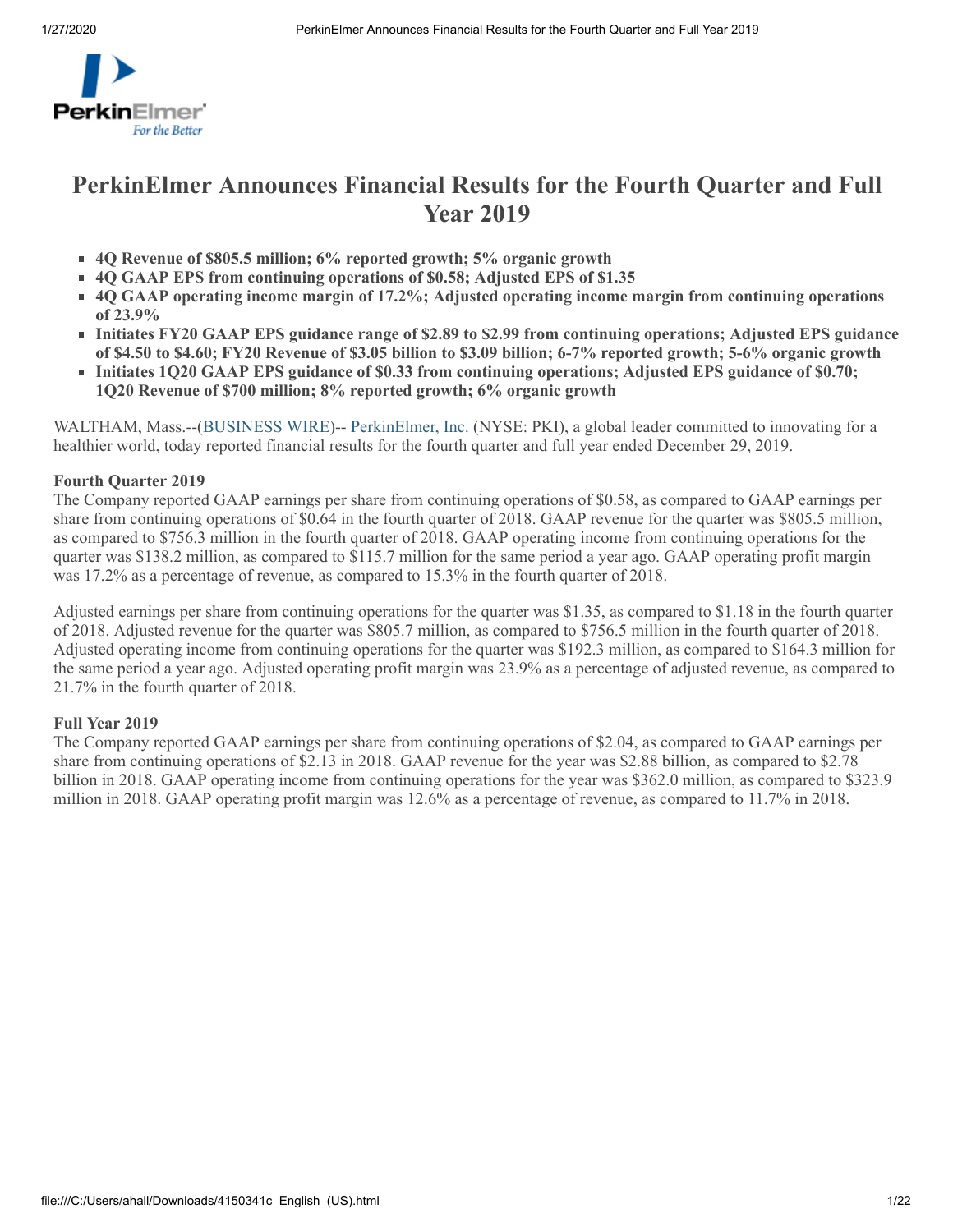Adjusted earnings per share from continuing operations for the year was \$4.10, as compared to \$3.61 in 2018. Adjusted revenue for the year was \$2.88 billion, as compared to \$2.78 billion in 2018. Adjusted operating income from continuing operations for the year was \$596.0 million, as compared to \$527.1 million in 2018. Adjusted operating profit margin was 20.7% as a percentage of adjusted revenue, as compared to 19.0% in 2018.

Adjustments for the Company's non-GAAP financial measures have been noted in the attached reconciliations.

"We are pleased with our strong finish to 2019. The rapid transformation we made as an organization over the past few years and in particular 2019 has put us in an excellent position to accelerate profitable growth and advance outcomes around the world in 2020 and beyond," said Prahlad Singh, president and chief executive officer of PerkinElmer.

# **Financial Overview by Reporting Segment for the Fourth Quarter and Full Year 2019**

## **Discovery & Analytical Solutions**

- Fourth quarter 2019 revenue was \$496.5 million, as compared to \$459.9 million for the fourth quarter of 2018. Reported revenue increased 8% and organic revenue increased 5% as compared to the fourth quarter of 2018. Full year 2019 revenue was \$1.75 billion, as compared to \$1.69 billion in 2018. Full year reported and organic revenue increased 3%.
- Fourth quarter 2019 operating income from continuing operations was \$91.4 million, as compared to \$81.2 million for the comparable prior period. Full year 2019 operating income was \$238.3 million, as compared to \$230.5 million in 2018.
- Fourth quarter 2019 adjusted operating income was \$116.0 million, as compared to \$92.7 million for the fourth quarter of 2018. Full year 2019 adjusted operating income was \$338.0 million, as compared to \$295.0 million in 2018.

## **Diagnostics**

- Fourth quarter 2019 revenue was \$309.0 million, as compared to \$296.5 million for the fourth quarter of 2018. Reported revenue increased 4% and organic revenue increased 5% as compared to the fourth quarter of 2018. Full year 2019 revenue was \$1.14 billion, as compared to \$1.08 billion in 2018. Full year revenue increased 5% and organic revenue increased 7%.
- Fourth quarter 2019 operating income from continuing operations was \$61.1 million, as compared to \$48.6 million for the comparable prior period. Full year 2019 operating income was \$189.3 million, as compared to \$153.2 million in 2018.
- Fourth quarter 2019 adjusted operating income was \$90.6 million, as compared to \$85.8 million for the fourth quarter of 2018. Full year 2019 adjusted operating income was \$316.0 million, as compared to \$291.9 million in 2018.

# **Initiates Financial Guidance: Full-Year and First Quarter 2020**

For the full year 2020, the Company forecasts GAAP revenue of \$3.05 billion to \$3.09 billion. GAAP earnings per share from continuing operations in a range of \$2.89-\$2.99 and, on a non-GAAP basis, which is expected to include the adjustments noted in the attached reconciliation, adjusted earnings per share of \$4.50-\$4.60.

For the first quarter of 2020, the Company forecasts GAAP revenue of \$700 million. GAAP earnings per share from continuing operations of \$0.33 and, on a non-GAAP basis, which is expected to include the adjustments noted in the attached reconciliation, adjusted earnings per share of \$0.70.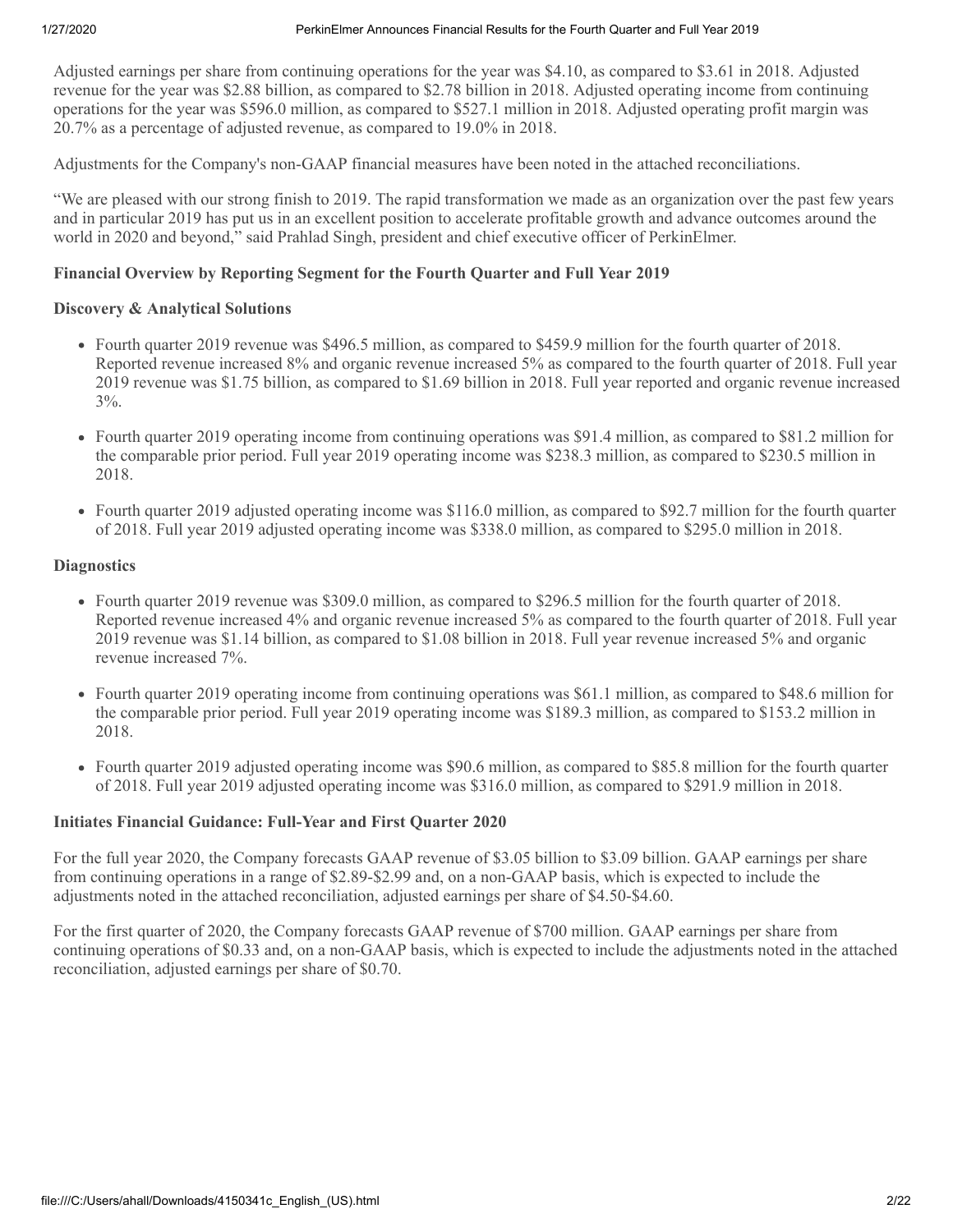# **Conference Call Information**

The Company will discuss its fourth quarter and full year 2019 results and its outlook for business trends in a conference call on January 27, 2020 at 5:00 p.m. Eastern Time. To access the call, please dial (720) 405-2250 prior to the scheduled conference call time and provide the access code 6497348.

A live audio webcast of the call will be available on the [Investors](https://cts.businesswire.com/ct/CT?id=smartlink&url=http%3A%2F%2Fwww.perkinelmer.com%2Fcorporate%2Finvestors%2F&esheet=52164092&lan=en-US&anchor=Investors&index=2&md5=d25739357dbf592c7f95a27820bf882d) section of the Company's Web site, [www.perkinelmer.com](https://cts.businesswire.com/ct/CT?id=smartlink&url=http%3A%2F%2Fwww.perkinelmer.com&esheet=52164092&lan=en-US&anchor=www.perkinelmer.com&index=3&md5=07b53d98a65d382a37d6f10972be6806). Please go to the site at least 15 minutes prior to the call in order to register, download, and install any necessary software. An archived version of the webcast will be posted on the Company's Web site for a two-week period beginning approximately two hours after the call.

# **Use of Non-GAAP Financial Measures**

In addition to financial measures prepared in accordance with generally accepted accounting principles (GAAP), this earnings announcement also contains non-GAAP financial measures. The reasons that we use these measures, a reconciliation of these measures to the most directly comparable GAAP measures, and other information relating to these measures are included below following our GAAP financial statements.

# **Factors Affecting Future Performance**

This press release contains "forward-looking" statements within the meaning of the Private Securities Litigation Reform Act of 1995, including, but not limited to, statements relating to estimates and projections of future earnings per share, cash flow and revenue growth and other financial results, developments relating to our customers and end-markets, and plans concerning business development opportunities, acquisitions and divestitures. Words such as "believes," "intends," "anticipates," "plans," "expects," "projects," "forecasts," "will" and similar expressions, and references to guidance, are intended to identify forward-looking statements. Such statements are based on management's current assumptions and expectations and no assurances can be given that our assumptions or expectations will prove to be correct. A number of important risk factors could cause actual results to differ materially from the results described, implied or projected in any forward-looking statements. These factors include, without limitation: (1) markets into which we sell our products declining or not growing as anticipated; (2) fluctuations in the global economic and political environments; (3) our failure to introduce new products in a timely manner; (4) our ability to execute acquisitions and license technologies, or to successfully integrate acquired businesses and licensed technologies into our existing business or to make them profitable, or successfully divest businesses; (5) our failure to adequately protect our intellectual property; (6) the loss of any of our licenses or licensed rights; (7) our ability to compete effectively; (8) fluctuation in our quarterly operating results and our ability to adjust our operations to address unexpected changes; (9) significant disruption in third-party package delivery and import/export services or significant increases in prices for those services; (10) disruptions in the supply of raw materials and supplies; (11) the manufacture and sale of products exposing us to product liability claims; (12) our failure to maintain compliance with applicable government regulations; (13) regulatory changes; (14) our failure to comply with healthcare industry regulations; (15) economic, political and other risks associated with foreign operations; (16) our ability to retain key personnel; (17) significant disruption in our information technology systems, or cybercrime; (18) our ability to obtain future financing; (19) restrictions in our credit agreements; (20) the United Kingdom's pending withdrawal from the European Union; (21) our ability to realize the full value of our intangible assets; (22) significant fluctuations in our stock price; (23) reduction or elimination of dividends on our common stock; and (24) other factors which we describe under the caption "Risk Factors" in our most recent quarterly report on Form 10-Q and in our other filings with the Securities and Exchange Commission. We disclaim any intention or obligation to update any forward-looking statements as a result of developments occurring after the date of this press release.

# **About PerkinElmer**

PerkinElmer, Inc. is a global leader focused on innovating for a healthier world. The Company reported revenue of approximately \$2.9 billion in 2019, has about 13,000 employees serving customers in more than 190 countries, and is a component of the S&P 500 Index. Additional information is available through 1-877-PKI-NYSE, or at [www.perkinelmer.com.](https://cts.businesswire.com/ct/CT?id=smartlink&url=http%3A%2F%2Fwww.perkinelmer.com&esheet=52164092&lan=en-US&anchor=www.perkinelmer.com.&index=4&md5=a994e7615c0da4b0074f588e092663ed)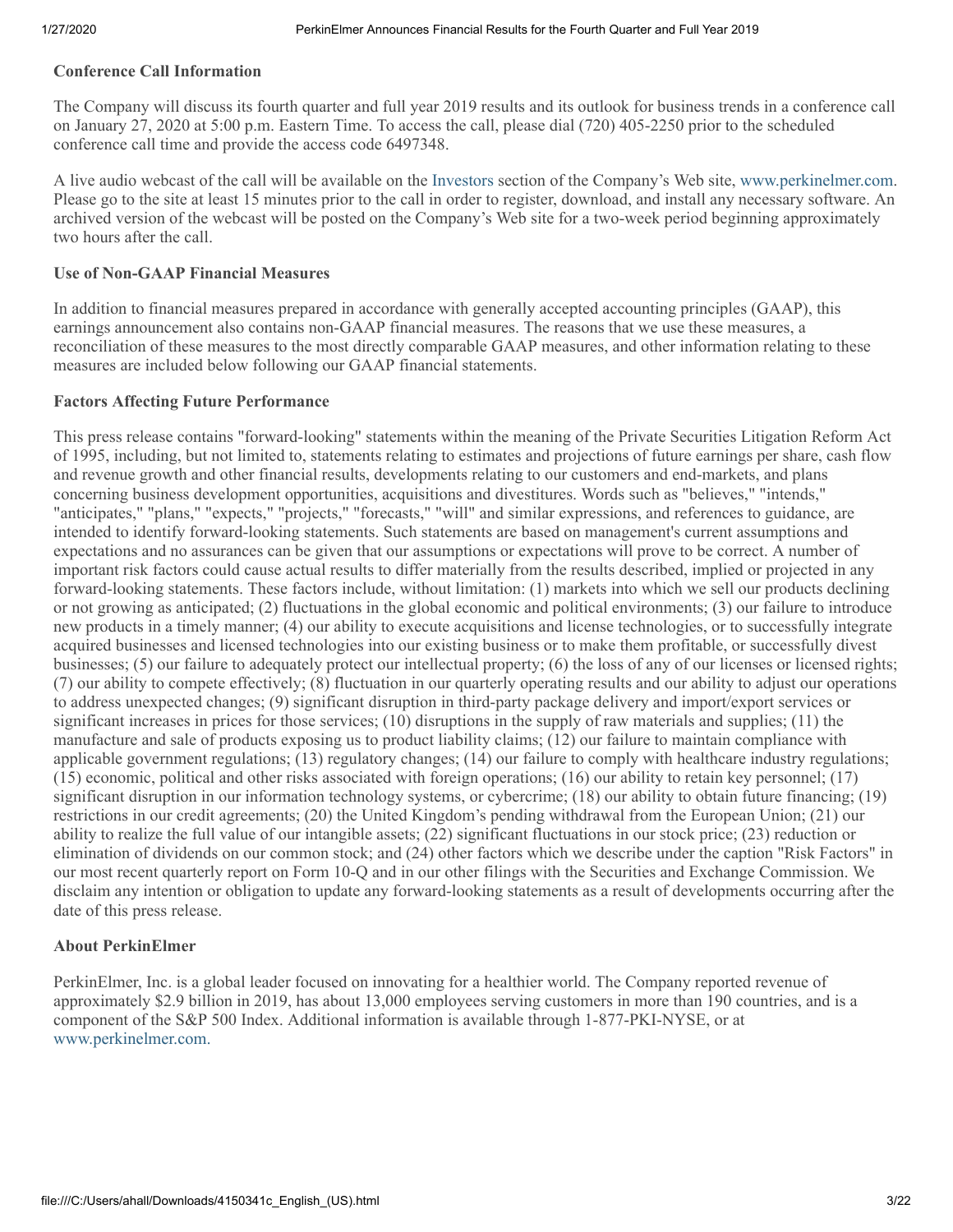# **PerkinElmer, Inc. and Subsidiaries CONDENSED CONSOLIDATED INCOME STATEMENTS**

|                                                                                          | <b>Three Months Ended</b><br><b>Twelve Months Ended</b> |            |    |           |                                                     |                        |  |           |
|------------------------------------------------------------------------------------------|---------------------------------------------------------|------------|----|-----------|-----------------------------------------------------|------------------------|--|-----------|
|                                                                                          |                                                         |            |    |           | December 29, December 30, December 29, December 30, |                        |  |           |
| (In thousands, except per share data)                                                    |                                                         | 2019       |    | 2018      |                                                     | 2019                   |  | 2018      |
| Revenue                                                                                  | \$                                                      | 805,496 \$ |    | 756,349   | $\mathbb{S}$                                        | 2,883,673 \$ 2,777,996 |  |           |
| Cost of revenue                                                                          |                                                         | 407,315    |    | 380,099   |                                                     | 1,487,618              |  | 1,437,057 |
| Selling, general and administrative expenses                                             |                                                         | 210,737    |    | 210,539   |                                                     | 815,318                |  | 811,913   |
| Research and development expenses                                                        |                                                         | 47,636     |    | 51,970    |                                                     | 189,336                |  | 193,998   |
| Restructuring and other, net                                                             |                                                         | 1,560      |    | (1,942)   |                                                     | 29,428                 |  | 11,144    |
| Operating income from continuing operations                                              |                                                         | 138,248    |    | 115,683   |                                                     | 361,973                |  | 323,884   |
| Interest income                                                                          |                                                         | (570)      |    | (387)     |                                                     | (1,495)                |  | (1,141)   |
| Interest expense                                                                         |                                                         | 14,421     |    | 16,231    |                                                     | 63,627                 |  | 66,976    |
| Loss (gain) on disposition of businesses and assets, net                                 |                                                         |            |    | 187       |                                                     | 2,469                  |  | (12, 844) |
| Debt extinguishment costs                                                                |                                                         | 32,070     |    |           |                                                     | 32,541                 |  |           |
| Other (income) expense, net                                                              |                                                         | 27,031     |    | 20,223    |                                                     | 27,689                 |  | 13,210    |
| Income from continuing operations, before income taxes                                   |                                                         | 65,296     |    | 79,429    |                                                     | 237,142                |  | 257,683   |
| Provision for income taxes                                                               |                                                         | 747        |    | 8,107     |                                                     | 9,389                  |  | 20,208    |
| Income from continuing operations                                                        |                                                         | 64,549     |    | 71,322    |                                                     | 227,753                |  | 237,475   |
| Loss on disposition of discontinued operations, before income<br>taxes                   |                                                         |            |    |           |                                                     |                        |  | (859)     |
| Provision for (benefit from) income taxes on discontinued<br>operations and dispositions |                                                         | 48         |    | 30        |                                                     | 195                    |  | (1,311)   |
| (Loss) gain from discontinued operations and dispositions                                |                                                         | (48)       |    | (30)      |                                                     | (195)                  |  | 452       |
| Net income                                                                               | \$                                                      | 64,501     | \$ | 71,292    | \$                                                  | 227,558 \$             |  | 237,927   |
|                                                                                          |                                                         |            |    |           |                                                     |                        |  |           |
| Diluted earnings per share:<br>Income from continuing operations                         | \$                                                      | $0.58$ \$  |    | $0.64$ \$ |                                                     | $2.04$ \$              |  | 2.13      |
|                                                                                          |                                                         |            |    |           |                                                     |                        |  |           |
| (Loss) gain from discontinued operations and dispositions                                |                                                         | (0.00)     |    | (0.00)    |                                                     | (0.00)                 |  | 0.00      |
| Net income                                                                               | \$                                                      | $0.58$ \$  |    | $0.64$ \$ |                                                     | $2.04$ \$              |  | 2.13      |
| Weighted average diluted shares of common stock outstanding                              |                                                         | 111,625    |    | 111,609   |                                                     | 111,501                |  | 111,534   |

ABOVE PREPARED IN ACCORDANCE WITH GAAP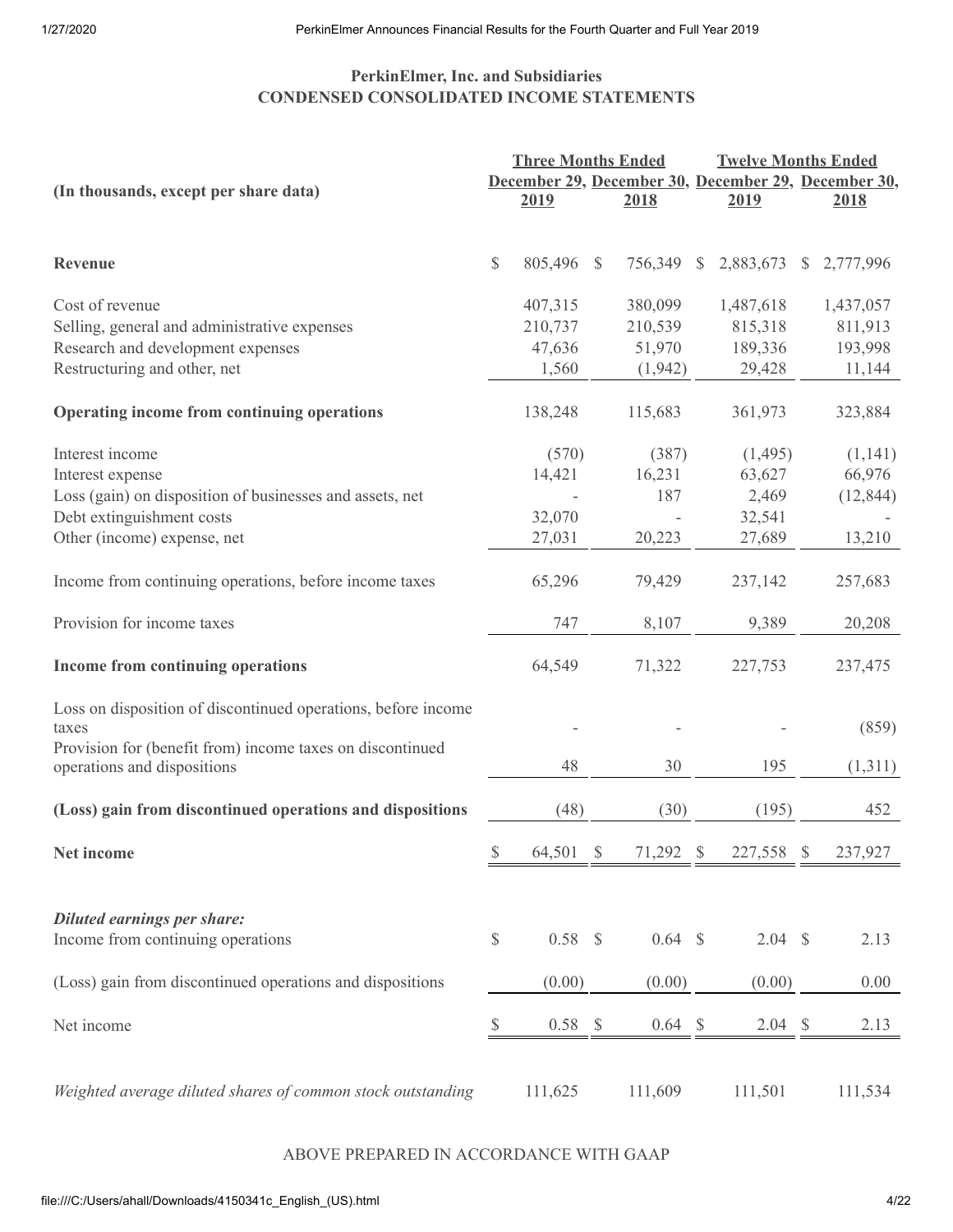| <b>Additional Supplemental Information (1):</b> |        |        |        |        |
|-------------------------------------------------|--------|--------|--------|--------|
| (per share, continuing operations)              |        |        |        |        |
|                                                 |        |        |        |        |
| GAAP EPS from continuing operations             | 0.58   | 0.64   | 2.04   | 2.13   |
| Amortization of intangible assets               | 0.39   | 0.32   | 1.47   | 1.22   |
| Debt extinguishment costs                       | 0.29   |        | 0.29   |        |
| Purchase accounting adjustments                 | 0.07   | 0.05   | 0.24   | 0.31   |
| Acquisition and divestiture-related costs       | 0.01   | 0.09   | 0.06   | 0.14   |
| Change in fair value of financial securities    | (0.03) |        | (0.03) |        |
| Acceleration of executive compensation          |        |        | 0.07   |        |
| Significant litigation matters                  | 0.01   | 0.00   | 0.02   | 0.05   |
| Disposition of businesses and assets, net       |        | 0.00   | 0.02   | (0.12) |
| Mark to market on postretirement benefits       | 0.28   | 0.19   | 0.28   | 0.19   |
| Restructuring and other, net                    | 0.01   | (0.02) | 0.26   | 0.10   |
| Tax on above items                              | (0.25) | (0.12) | (0.65) | (0.40) |
| Impact of tax act                               |        | 0.03   | 0.02   | (0.02) |
| <b>Adjusted EPS</b>                             | 1.35   | 1.18   | 4.10   | 3.61   |
|                                                 |        |        |        |        |
| $(1)$ amounts may not sum due to rounding       |        |        |        |        |
|                                                 |        |        |        |        |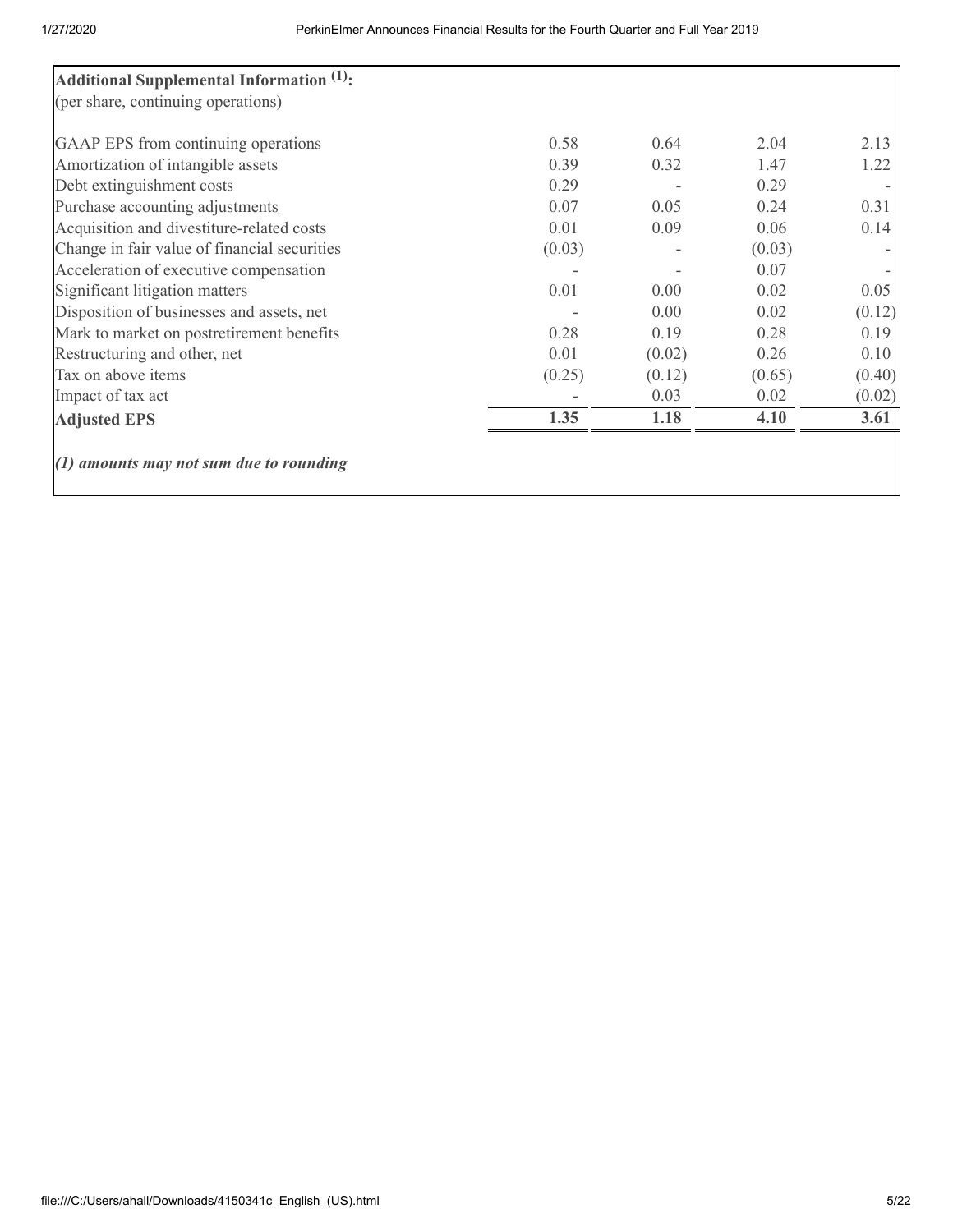1/27/2020 PerkinElmer Announces Financial Results for the Fourth Quarter and Full Year 2019

# **PerkinElmer, Inc. and Subsidiaries REVENUE AND OPERATING INCOME (LOSS)**

|                                    |                                                                     |                                      | <b>Three Months Ended</b> | <b>Twelve Months Ended</b> |                                   |  |  |
|------------------------------------|---------------------------------------------------------------------|--------------------------------------|---------------------------|----------------------------|-----------------------------------|--|--|
| (In thousands, except percentages) |                                                                     | December 29,<br>December 30,<br>2019 |                           | 2019                       | December 29, December 30,<br>2018 |  |  |
| <b>DAS</b>                         | Reported revenue                                                    | $\mathcal{S}$<br>496,457             | 459,892<br>$\mathbb{S}$   | \$1,746,161                | 1,693,211<br>$\mathbb{S}$         |  |  |
|                                    | Reported operating<br>income from<br>continued operations<br>$OP\%$ | 91,368<br>18.4%                      | 81,238<br>17.7%           | 238,331<br>13.6%           | 230,481<br>13.6%                  |  |  |
|                                    | Amortization of<br>intangible assets<br>Purchase accounting         | 15,793                               | 11,553                    | 52,898                     | 46,120                            |  |  |
|                                    | adjustments<br>Acquisition and                                      | 8,377                                | 308                       | 20,857                     | 409                               |  |  |
|                                    | divestiture-related<br>costs<br>Significant litigation              | 375                                  | 921                       | 1,778                      | 2,680                             |  |  |
|                                    | matters<br>Restructuring and                                        | 569                                  | 297                       | 2,189                      | 5,347                             |  |  |
|                                    | other, net<br>Adjusted operating                                    | (469)                                | (1,606)                   | 21,958                     | 9,960                             |  |  |
|                                    | income<br>Adjusted OP%                                              | 116,013<br>23.4%                     | 92,711<br>20.2%           | 338,011<br>19.4%           | 294,997<br>17.4%                  |  |  |
| <b>Diagnostics</b>                 | Reported revenue                                                    | 309,039                              | 296,457                   | 1,137,512                  | 1,084,785                         |  |  |
|                                    | Purchase accounting<br>adjustments                                  | 194                                  | 190                       | 770                        | 752                               |  |  |
|                                    | <b>Adjusted Revenue</b>                                             | 309,233                              | 296,647                   | 1,138,282                  | 1,085,537                         |  |  |
|                                    | Reported operating<br>income from<br>continued operations<br>$OP\%$ | 61,146<br>19.8%                      | 48,611<br>16.4%           | 189,330<br>16.6%           | 153,196<br>14.1%                  |  |  |
|                                    | Amortization of<br>intangible assets<br>Purchase accounting         | 27,335                               | 23,703                    | 111,429                    | 89,815                            |  |  |
|                                    | adjustments<br>Acquisition and                                      | (369)                                | 4,859                     | 5,412                      | 34,376                            |  |  |
|                                    | divestiture-related<br>costs<br>Significant litigation              | 332                                  | 8,955                     | 2,210                      | 13,131                            |  |  |
|                                    | matters<br>Restructuring and                                        | 106                                  |                           | 106                        | 193                               |  |  |
|                                    | other, net<br>Adjusted operating                                    | 2,029                                | (336)                     | 7,470                      | 1,184                             |  |  |
|                                    | income<br>Adjusted OP%                                              | 90,579<br>29.3%                      | 85,792<br>28.9%           | 315,957<br>27.8%           | 291,895<br>26.9%                  |  |  |
| Corporate                          | Reported operating                                                  | (14,266)                             | (14,166)                  | (65,688)                   | (59, 793)                         |  |  |

file:///C:/Users/ahall/Downloads/4150341c\_English\_(US).html 6/22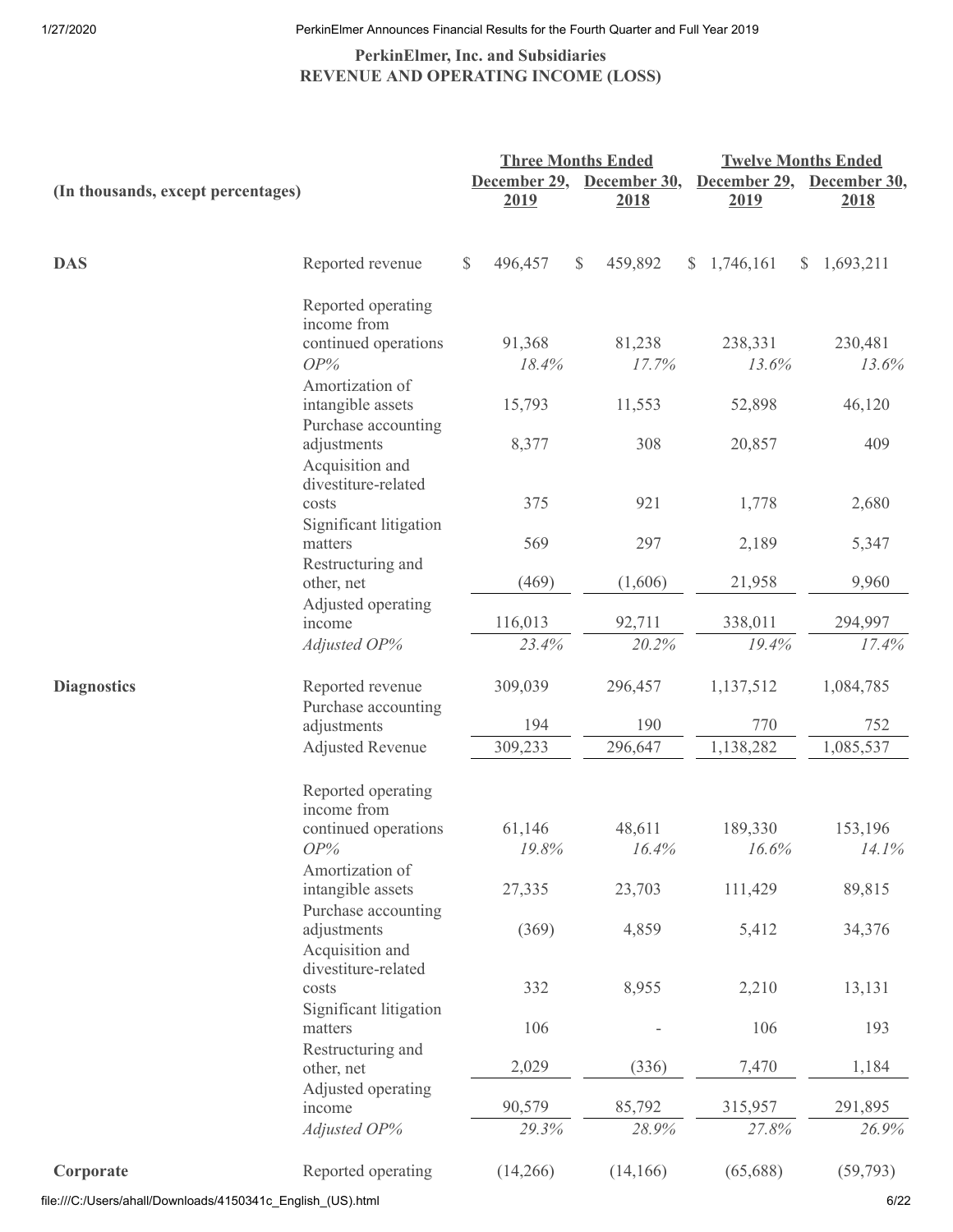| 1/27/2020                    | PerkinElmer Announces Financial Results for the Fourth Quarter and Full Year 2019  |              |          |               |              |                    |   |           |
|------------------------------|------------------------------------------------------------------------------------|--------------|----------|---------------|--------------|--------------------|---|-----------|
|                              | loss<br>Acceleration of<br>executive<br>compensation<br>Adjusted operating<br>loss |              | (14,266) | (14, 166)     |              | 7,721<br>(57, 967) |   | (59, 793) |
| <b>Continuing Operations</b> | Reported revenue<br>Purchase accounting                                            | $\mathbb{S}$ | 805,496  | \$<br>756,349 | $\mathbb{S}$ | 2,883,673          | S | 2,777,996 |
|                              | adjustments                                                                        |              | 194      | 190           |              | 770                |   | 752       |
|                              | <b>Adjusted Revenue</b>                                                            |              | 805,690  | 756,539       |              | 2,884,443          |   | 2,778,748 |
|                              | Reported operating<br>income from<br>continued operations                          |              | 138,248  | 115,683       |              | 361,973            |   | 323,884   |
|                              | $OP\%$<br>Amortization of                                                          |              | 17.2%    | 15.3%         |              | 12.6%              |   | 11.7%     |
|                              | intangible assets<br>Purchase accounting                                           |              | 43,128   | 35,256        |              | 164,327            |   | 135,935   |
|                              | adjustments<br>Acquisition and<br>divestiture-related                              |              | 8,008    | 5,167         |              | 26,269             |   | 34,785    |
|                              | costs<br>Acceleration of<br>executive                                              |              | 707      | 9,876         |              | 3,988              |   | 15,811    |
|                              | compensation<br>Significant litigation                                             |              |          |               |              | 7,721              |   |           |
|                              | matters<br>Restructuring and                                                       |              | 675      | 297           |              | 2,295              |   | 5,540     |
|                              | other, net                                                                         |              | 1,560    | (1, 942)      |              | 29,428             |   | 11,144    |
|                              | Adjusted operating<br>income                                                       | $\mathbb{S}$ | 192,326  | 164,337       |              | 596,001            |   | 527,099   |
|                              | Adjusted OP%                                                                       |              | 23.9%    | 21.7%         |              | 20.7%              |   | 19.0%     |

REPORTED REVENUE AND REPORTED OPERATING INCOME (LOSS) PREPARED IN ACCORDANCE WITH GAAP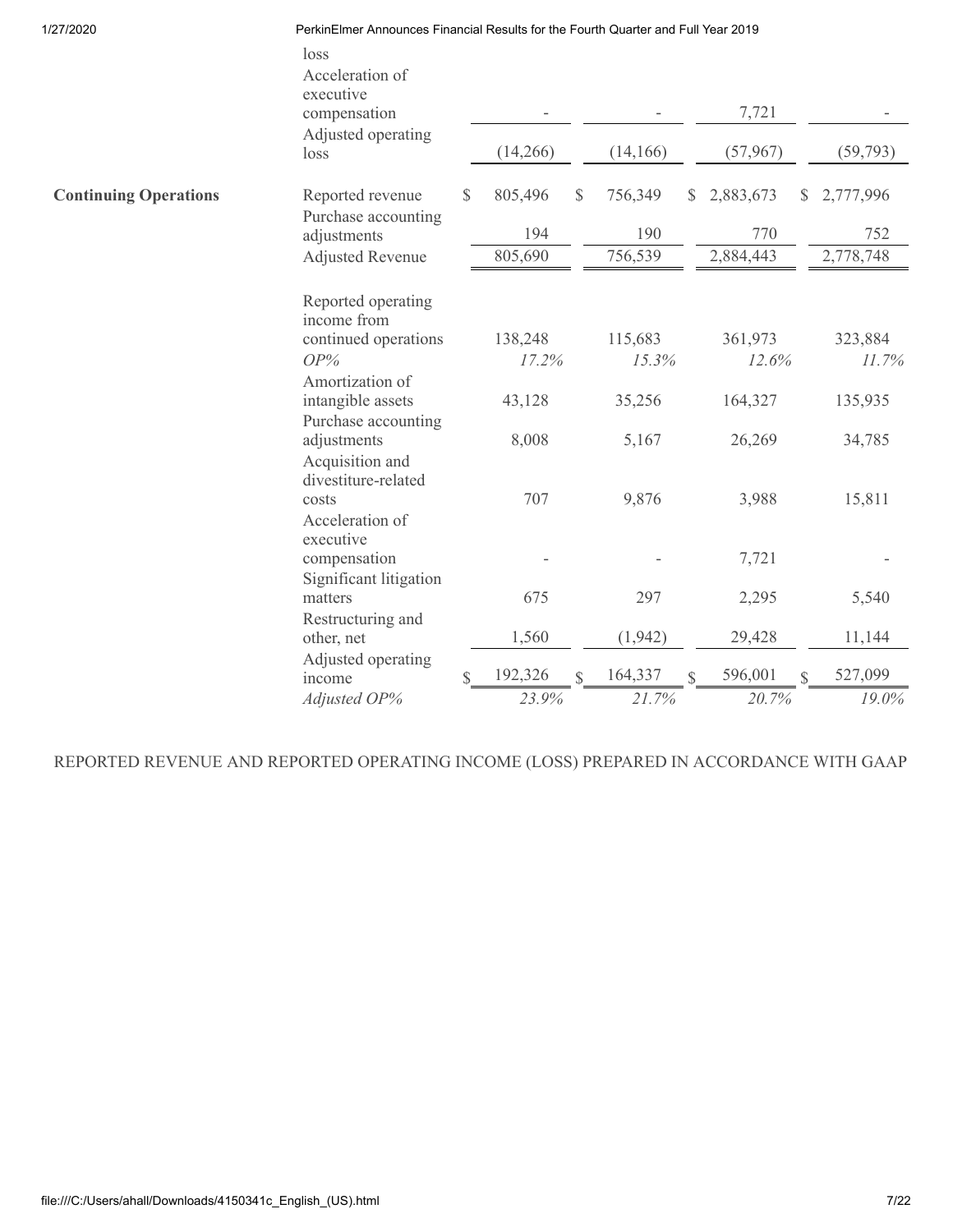# **PerkinElmer, Inc. and Subsidiaries CONDENSED CONSOLIDATED BALANCE SHEETS**

| (In thousands)                                 | December 29, 2019 December 30, 2018 |            |               |            |  |  |
|------------------------------------------------|-------------------------------------|------------|---------------|------------|--|--|
| Current assets:                                |                                     |            |               |            |  |  |
| Cash and cash equivalents                      | \$                                  | 191,877    | \$            | 163,111    |  |  |
| Accounts receivable, net                       |                                     | 725,184    |               | 632,669    |  |  |
| Inventories, net                               |                                     | 356,937    |               | 338,347    |  |  |
| Other current assets                           |                                     | 100,523    |               | 100,507    |  |  |
| Total current assets                           |                                     | 1,374,521  |               | 1,234,634  |  |  |
| Property, plant and equipment:                 |                                     |            |               |            |  |  |
| At cost                                        |                                     | 701,580    |               | 680,183    |  |  |
| Accumulated depreciation                       |                                     | (383, 357) |               | (361, 593) |  |  |
| Property, plant and equipment, net             |                                     | 318,223    |               | 318,590    |  |  |
| Operating lease right-of-use assets            |                                     | 167,276    |               |            |  |  |
| Intangible assets, net                         |                                     | 1,283,286  |               | 1,199,667  |  |  |
| Goodwill                                       |                                     | 3,111,227  |               | 2,952,608  |  |  |
| Other assets, net                              |                                     | 290,032    |               | 270,023    |  |  |
| <b>Total</b> assets                            | $\mathbb{S}$                        | 6,544,565  | $\mathcal{S}$ | 5,975,522  |  |  |
| Current liabilities:                           |                                     |            |               |            |  |  |
| Current portion of long-term debt              | $\mathbb{S}$                        | 9,974      | \$            | 14,856     |  |  |
| Accounts payable                               |                                     | 235,855    |               | 220,949    |  |  |
| Short-term accrued restructuring and other     |                                     | 11,559     |               | 4,834      |  |  |
| Accrued expenses and other current liabilities |                                     | 509,333    |               | 528,827    |  |  |
| Current liabilities of discontinued operations |                                     | 2,112      |               | 2,165      |  |  |
| Total current liabilities                      |                                     | 768,833    |               | 771,631    |  |  |
| Long-term debt                                 |                                     | 2,064,041  |               | 1,876,624  |  |  |
| Long-term liabilities                          |                                     | 751,468    |               | 742,312    |  |  |
| Operating lease liabilities                    |                                     | 146,399    |               |            |  |  |
| <b>Total liabilities</b>                       |                                     | 3,730,741  |               | 3,390,567  |  |  |
| Total stockholders' equity                     |                                     | 2,813,824  |               | 2,584,955  |  |  |
| Total liabilities and stockholders' equity     | $\mathbb{S}$                        | 6,544,565  | $\mathbb{S}$  | 5,975,522  |  |  |

# PREPARED IN ACCORDANCE WITH GAAP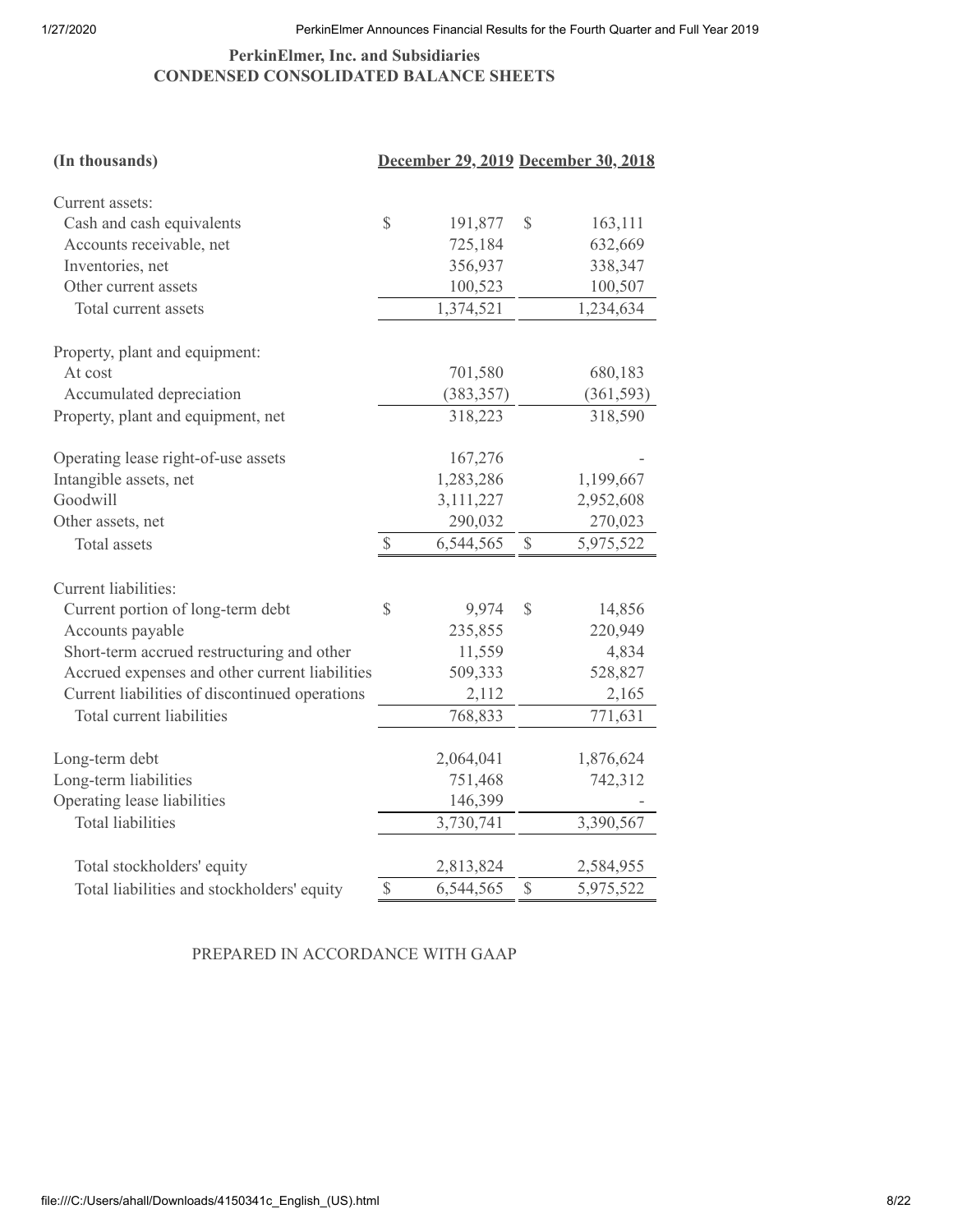# **PerkinElmer, Inc. and Subsidiaries CONSOLIDATED STATEMENTS OF CASH FLOWS**

|                                                                  |                 | <b>Three Months Ended</b> | <b>Twelve Months Ended</b>                          |             |  |  |
|------------------------------------------------------------------|-----------------|---------------------------|-----------------------------------------------------|-------------|--|--|
|                                                                  |                 |                           | December 29, December 30, December 29, December 30, |             |  |  |
|                                                                  | 2019            | 2018                      | 2019                                                | <u>2018</u> |  |  |
|                                                                  |                 | (In thousands)            | (In thousands)                                      |             |  |  |
| <b>Operating activities:</b>                                     |                 |                           |                                                     |             |  |  |
| Net income                                                       | \$<br>64,501 \$ | 71,292 \$                 | 227,558 \$                                          | 237,927     |  |  |
| Loss (gain) from discontinued operations and dispositions, net   |                 |                           |                                                     |             |  |  |
| of income taxes                                                  | 48              | 30                        | 195                                                 | (452)       |  |  |
| Income from continuing operations                                | 64,549          | 71,322                    | 227,753                                             | 237,475     |  |  |
| Adjustments to reconcile income from continuing operations       |                 |                           |                                                     |             |  |  |
| to net cash provided by continuing operations:                   |                 |                           |                                                     |             |  |  |
| Stock-based compensation                                         | 6,409           | 5,492                     | 31,514                                              | 28,767      |  |  |
| Restructuring and other, net                                     | 1,560           | (1,942)                   | 29,428                                              | 11,144      |  |  |
| Depreciation and amortization                                    | 56,908          | 47,202                    | 214,025                                             | 180,588     |  |  |
| Pension and other postretirement expenses                        | 26,107          | 11,915                    | 26,107                                              | 11,915      |  |  |
| Change in fair value of contingent consideration                 | (518)           | 3,835                     | 3,881                                               | 14,639      |  |  |
| Amortization of deferred debt financing costs and accretion of   |                 |                           |                                                     |             |  |  |
| discounts                                                        | 1,068           | 887                       | 3,846                                               | 3,341       |  |  |
| Loss (gain) on disposition of businesses and assets, net         |                 | 187                       | 2,469                                               | (12, 844)   |  |  |
| Gain on sale of investments, net                                 |                 |                           |                                                     | (557)       |  |  |
| Change in fair value of financial securities                     | (3,249)         |                           | (3,249)                                             |             |  |  |
| Debt extinguishment costs                                        | 32,070          |                           | 32,541                                              |             |  |  |
| Amortization of acquired inventory revaluation                   | 8,332           | 1,112                     | 21,590                                              | 19,272      |  |  |
| Deferred taxes                                                   | (52, 678)       | (51,103)                  | (52, 678)                                           | (51,103)    |  |  |
| Contingencies and non-cash tax matters                           | (424)           | (671)                     | (424)                                               | (671)       |  |  |
| Changes in assets and liabilities which provided (used) cash,    |                 |                           |                                                     |             |  |  |
| excluding                                                        |                 |                           |                                                     |             |  |  |
| effects from companies acquired:                                 |                 |                           |                                                     |             |  |  |
| Accounts receivable, net                                         | (78, 498)       | (81, 842)                 | (100, 630)                                          | (94, 512)   |  |  |
| Inventories                                                      | 38,761          | 11,129                    | (9,607)                                             | (30, 183)   |  |  |
| Accounts payable                                                 | 41,394          | 45,487                    | 7,351                                               | 8,900       |  |  |
| Accrued expenses and other                                       | 73,419          | 96,409                    | (70, 448)                                           | (14, 933)   |  |  |
| Net cash provided by operating activities of continuing          |                 |                           |                                                     |             |  |  |
| operations                                                       | 215,210         | 159,419                   | 363,469                                             | 311,238     |  |  |
| Net cash used in operating activities of discontinued operations |                 |                           |                                                     | (200)       |  |  |
| Net cash provided by operating activities                        | 215,210         | 159,419                   | 363,469                                             | 311,038     |  |  |
|                                                                  |                 |                           |                                                     |             |  |  |
| <b>Investing activities:</b>                                     |                 |                           |                                                     |             |  |  |
| Capital expenditures                                             | (23,249)        | (32, 810)                 | (76, 331)                                           | (93, 253)   |  |  |
| Purchases of investments                                         | (1,000)         | (1,519)                   | (6,387)                                             | (7,019)     |  |  |
| Purchases of licenses                                            |                 |                           | (5,000)                                             |             |  |  |
| Proceeds from surrender of life insurance policies               |                 |                           |                                                     | 72          |  |  |
| Proceeds from disposition of businesses and assets               |                 |                           | 550                                                 | 38,027      |  |  |
| Payment of acquisitions, net of cash and cash equivalents        |                 |                           |                                                     |             |  |  |
| acquired                                                         | (147, 785)      | (53, 629)                 | (400, 405)                                          | (97,686)    |  |  |
| Net cash used in investing activities of continuing operations   | (172, 034)      | (87,958)                  | (487, 573)                                          | (159, 859)  |  |  |
| Net cash provided by investing activities of discontinued        |                 |                           |                                                     |             |  |  |
| operations                                                       |                 |                           |                                                     |             |  |  |
| Net cash used in investing activities                            | (172, 034)      | (87,958)                  | (487, 573)                                          | (159, 859)  |  |  |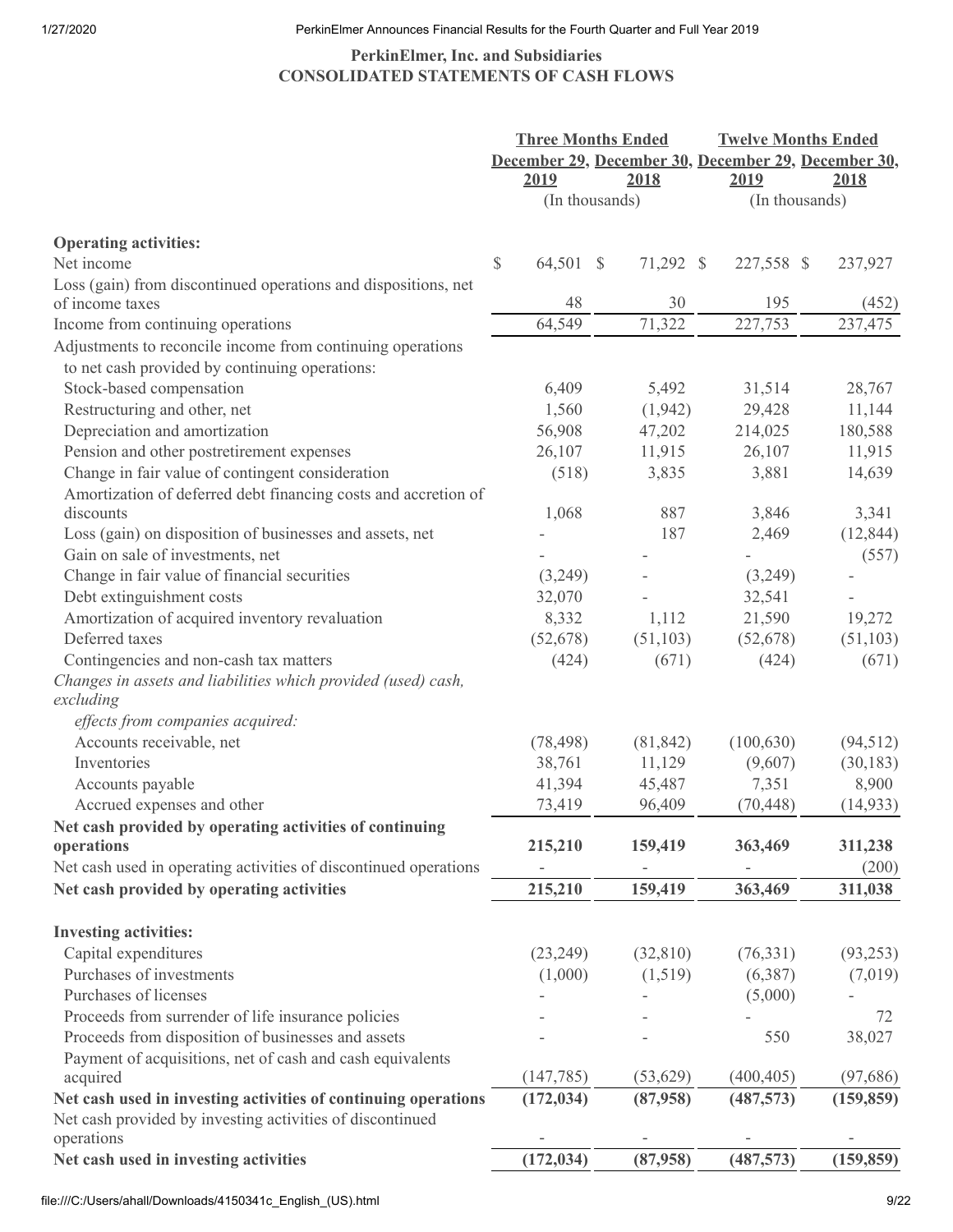| <b>Financing Activities:</b>                                                                                                                                                                                                                      |              |            |              |            |             |               |
|---------------------------------------------------------------------------------------------------------------------------------------------------------------------------------------------------------------------------------------------------|--------------|------------|--------------|------------|-------------|---------------|
| Payments on borrowings                                                                                                                                                                                                                            |              | (273,000)  |              | (245,000)  | (1,692,489) | (1,264,000)   |
| Proceeds from borrowings                                                                                                                                                                                                                          |              | 565,000    |              | 252,000    | 1,599,416   | 857,000       |
| Payments of senior debt                                                                                                                                                                                                                           |              | (530, 276) |              |            | (530, 276)  | $\frac{1}{2}$ |
| Proceeds from sale of senior debt                                                                                                                                                                                                                 |              |            |              |            | 847,195     | 369,340       |
| Payments of debt financing costs                                                                                                                                                                                                                  |              | (1,854)    |              |            | (9,879)     | (2,634)       |
| Settlement of cash flow hedges                                                                                                                                                                                                                    |              | 307        |              | (3,847)    | (1,280)     | (34, 132)     |
| Net payments on other credit facilities                                                                                                                                                                                                           |              | (3,911)    |              | (5,512)    | (14, 975)   | (28, 383)     |
| Payments for acquisition-related contingent consideration                                                                                                                                                                                         |              | (1,742)    |              |            | (29, 942)   | (12,800)      |
| Proceeds from issuance of common stock under stock plans                                                                                                                                                                                          |              | 2,169      |              | 5,348      | 19,732      | 24,833        |
| Purchases of common stock                                                                                                                                                                                                                         |              | (112)      |              | (52, 471)  | (6,313)     | (57, 445)     |
| Dividends paid                                                                                                                                                                                                                                    |              | (7, 777)   |              | (7, 787)   | (31,059)    | (31,009)      |
| Net cash (used in) provided by financing activities of                                                                                                                                                                                            |              |            |              |            |             |               |
| continuing operations                                                                                                                                                                                                                             |              | (251, 196) |              | (57,269)   | 150,130     | (179, 230)    |
| Net cash used in financing activities of discontinued operations                                                                                                                                                                                  |              |            |              |            | ÷,          |               |
| Net cash (used in) provided by financing activities                                                                                                                                                                                               |              | (251, 196) |              | (57,269)   | 150,130     | (179, 230)    |
| Effect of exchange rate changes on cash, cash equivalents, and<br>restricted cash                                                                                                                                                                 |              | 3,937      |              | (594)      | (447)       | (8,004)       |
| Net (decrease) increase in cash, cash equivalents, and<br>restricted cash<br>Cash, cash equivalents, and restricted cash at beginning of                                                                                                          |              | (204, 083) |              | 13,598     | 25,579      | (36, 055)     |
| period                                                                                                                                                                                                                                            |              | 395,977    |              | 152,717    | 166,315     | 202,370       |
| Cash, cash equivalents, and restricted cash at end of period                                                                                                                                                                                      | $\mathbb{S}$ | 191,894    | $\mathbb{S}$ | 166,315 \$ | 191,894 \$  | 166,315       |
| Supplemental disclosure of cash flow information:<br>Reconciliation of cash, cash equivalents and restricted cash<br>reported within the consolidated balance sheets that sum to the<br>total shown in the consolidated statements of cash flows: |              |            |              |            |             |               |
| Cash and cash equivalents                                                                                                                                                                                                                         | $\mathbb{S}$ | 191,877    | <sup>S</sup> | 163,111    | 191,877 \$  | 163,111       |
| Restricted cash included in other current assets                                                                                                                                                                                                  |              | 17         |              | 3,204      | 17          | 3,204         |
| Total cash, cash equivalents and restricted cash                                                                                                                                                                                                  | $\mathbb{S}$ | 191,894 \$ |              | 166,315 \$ | 191,894 \$  | 166,315       |

PREPARED IN ACCORDANCE WITH GAAP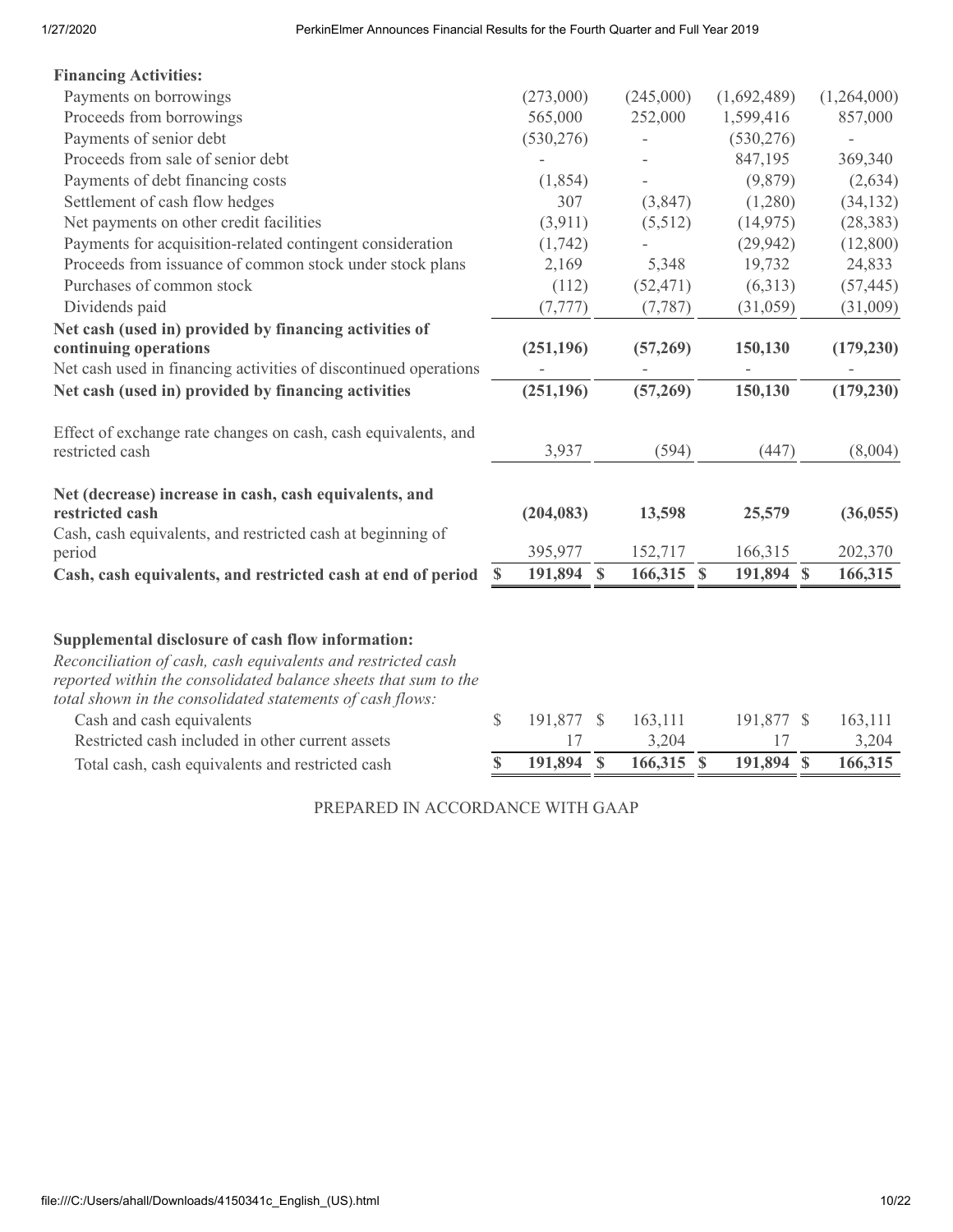# **RECONCILIATION OF GAAP TO NON-GAAP FINANCIAL MEASURES (1)**

| (In millions, except per share data and percentages) | <b>PKI</b>   |                   |                           |               |                   |          |  |  |  |
|------------------------------------------------------|--------------|-------------------|---------------------------|---------------|-------------------|----------|--|--|--|
|                                                      |              |                   | <b>Three Months Ended</b> |               |                   |          |  |  |  |
|                                                      |              | December 29, 2019 |                           |               | December 30, 2018 |          |  |  |  |
| <b>Adjusted revenue:</b>                             |              |                   |                           |               |                   |          |  |  |  |
| Revenue                                              | \$           | 805.5             |                           | $\mathbb{S}$  | 756.3             |          |  |  |  |
| Purchase accounting adjustments                      |              | 0.2               |                           |               | 0.2               |          |  |  |  |
| Adjusted revenue                                     | \$           | 805.7             |                           | \$            | 756.5             |          |  |  |  |
| <b>Adjusted gross margin:</b>                        |              |                   |                           |               |                   |          |  |  |  |
| Gross margin                                         | \$           | 398.2             | 49.4%                     | $\mathcal{S}$ | 376.3             | 49.7%    |  |  |  |
| Amortization of intangible assets                    |              | 15.8              | 2.0%                      |               | 11.4              | 1.5%     |  |  |  |
| Purchase accounting adjustments                      |              | 8.5               | 1.1%                      |               | 1.3               | 0.2%     |  |  |  |
| Adjusted gross margin                                | $\mathbb{S}$ | 422.5             | 52.4%                     | $\mathbb{S}$  | 389.0             | 51.4%    |  |  |  |
| <b>Adjusted SG&amp;A:</b>                            |              |                   |                           |               |                   |          |  |  |  |
| SG&A                                                 | \$           | 210.7             | 26.2%                     | $\mathcal{S}$ | 210.5             | 27.8%    |  |  |  |
| Amortization of intangible assets                    |              | (27.4)            | $-3.4%$                   |               | (19.8)            | $-2.6%$  |  |  |  |
| Purchase accounting adjustments                      |              | 0.5               | 0.1%                      |               | (3.9)             | $-0.5\%$ |  |  |  |
| Acquisition and divestiture-related expenses         |              | (0.7)             | $-0.1\%$                  |               | (9.9)             | $-1.3%$  |  |  |  |
| Significant litigation matters                       |              | (0.7)             | $-0.1\%$                  |               | (0.3)             | $0.0\%$  |  |  |  |
| Adjusted SG&A                                        | $\mathbb{S}$ | 182.5             | 22.7%                     | $\mathbb{S}$  | 176.7             | 23.4%    |  |  |  |
| <b>Adjusted R&amp;D:</b>                             |              |                   |                           |               |                   |          |  |  |  |
| R&D                                                  | \$           | 47.6              | 5.9%                      | $\mathcal{S}$ | 52.0              | 6.9%     |  |  |  |
| Amortization of intangible assets                    |              |                   | $0.0\%$                   |               | (4.1)             | $-0.5\%$ |  |  |  |
| Adjusted R&D                                         | \$           | 47.6              | 5.9%                      | $\mathbb{S}$  | 47.9              | 6.3%     |  |  |  |
| <b>Adjusted operating income:</b>                    |              |                   |                           |               |                   |          |  |  |  |
| Operating income                                     | \$           | 138.2             | 17.2%                     | $\mathbb{S}$  | 115.7             | 15.3%    |  |  |  |
| Amortization of intangible assets                    |              | 43.1              | 5.4%                      |               | 35.3              | 4.7%     |  |  |  |
| Purchase accounting adjustments                      |              | 8.0               | 1.0%                      |               | 5.2               | 0.7%     |  |  |  |
| Acquisition and divestiture-related expenses         |              | 0.7               | 0.1%                      |               | 9.9               | 1.3%     |  |  |  |
| Significant litigation matters                       |              | 0.7               | 0.1%                      |               | 0.3               | 0.0%     |  |  |  |
| Restructuring and other, net                         |              | 1.6               | 0.2%                      |               | (1.9)             | $-0.3\%$ |  |  |  |
| Adjusted operating income                            | $\mathbb{S}$ | 192.3             | 23.9%                     | $\mathcal{S}$ | 164.3             | 21.7%    |  |  |  |
|                                                      |              |                   |                           | <b>PKI</b>    |                   |          |  |  |  |
|                                                      |              |                   | <b>Three Months Ended</b> |               |                   |          |  |  |  |
|                                                      |              | December 29, 2019 |                           |               | December 30, 2018 |          |  |  |  |
|                                                      |              |                   |                           |               |                   |          |  |  |  |
| <b>Adjusted EPS:</b>                                 |              |                   |                           |               |                   |          |  |  |  |
| <b>GAAP EPS</b>                                      | $\mathbb{S}$ | 0.58              |                           | $\mathbb{S}$  | 0.64              |          |  |  |  |
| Discontinued operations, net of income taxes         |              | (0.00)            |                           |               | (0.00)            |          |  |  |  |
| GAAP EPS from continuing operations                  |              | 0.58              |                           |               | 0.64              |          |  |  |  |
| Amortization of intangible assets                    |              | 0.39              |                           |               | 0.32              |          |  |  |  |
| Debt extinguishment costs                            |              | 0.29              |                           |               |                   |          |  |  |  |
| Purchase accounting adjustments                      |              | 0.07              |                           |               | 0.05              |          |  |  |  |
| Acquisition and divestiture-related expenses         |              | 0.01              |                           |               | 0.09              |          |  |  |  |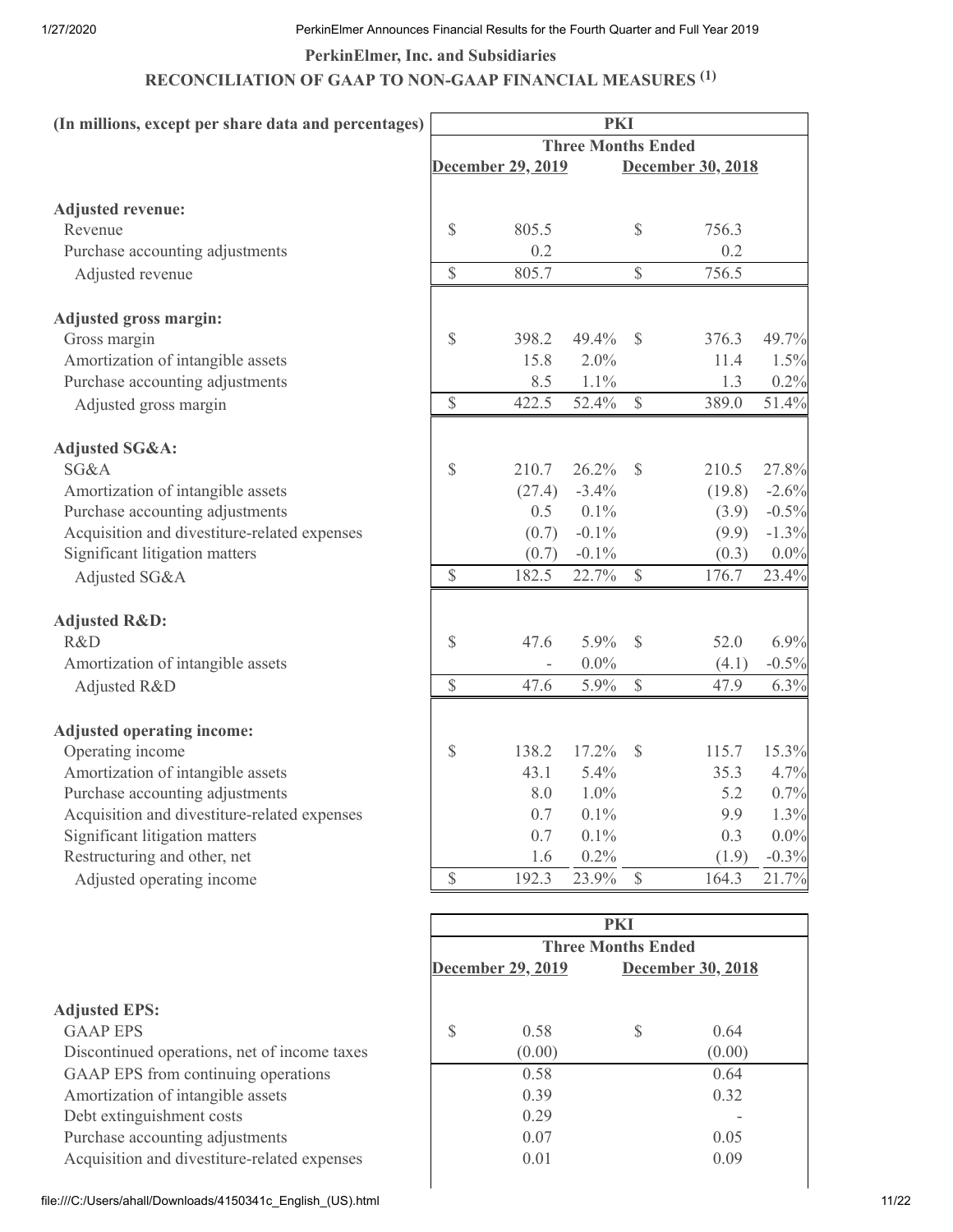#### 1/27/2020 PerkinElmer Announces Financial Results for the Fourth Quarter and Full Year 2019

| Change in fair value of financial securities | (0.03) |        |
|----------------------------------------------|--------|--------|
| Significant litigation matters               | 0.01   | 0.00   |
| Disposition of businesses and assets, net    |        | 0.00   |
| Mark to market on postretirement benefits    | 0.28   | 0.19   |
| Restructuring and other, net                 | 0.01   | (0.02) |
| Tax on above items                           | (0.25) | (0.12) |
| Impact of tax act                            |        | 0.03   |
| <b>Adjusted EPS</b>                          | 1.35   | 1.18   |

|                                              |    | <b>DAS</b>                |             |    |                   |          |  |  |  |  |  |
|----------------------------------------------|----|---------------------------|-------------|----|-------------------|----------|--|--|--|--|--|
|                                              |    | <b>Three Months Ended</b> |             |    |                   |          |  |  |  |  |  |
|                                              |    | December 29, 2019         |             |    | December 30, 2018 |          |  |  |  |  |  |
| Revenue                                      | \$ | 496.5                     |             | \$ | 459.9             |          |  |  |  |  |  |
| diusted operating income:                    |    |                           |             |    |                   |          |  |  |  |  |  |
| Operating income                             | \$ | 91.4                      | $18.4\%$ \$ |    | 81.2              | 17.7%    |  |  |  |  |  |
| Amortization of intangible assets            |    | 15.8                      | $3.2\%$     |    | 11.6              | 2.5%     |  |  |  |  |  |
| Purchase accounting adjustments              |    | 8.4                       | $1.7\%$     |    | 0.3               | $0.1\%$  |  |  |  |  |  |
| Acquisition and divestiture-related expenses |    | 0.4                       | $0.1\%$     |    | 0.9               | 0.2%     |  |  |  |  |  |
| Significant litigation matters               |    | 0.6                       | $0.1\%$     |    | 0.3               | $0.1\%$  |  |  |  |  |  |
| Restructuring and other, net                 |    | (0.5)                     | $-0.1\%$    |    | (1.6)             | $-0.3\%$ |  |  |  |  |  |
| Adjusted operating income                    | S  | 116.0                     | 23.4%       |    | 92.7              | 20.2%    |  |  |  |  |  |

|                                              |                           | <b>Diagnostics</b> |          |              |                          |          |  |  |  |
|----------------------------------------------|---------------------------|--------------------|----------|--------------|--------------------------|----------|--|--|--|
|                                              | <b>Three Months Ended</b> |                    |          |              |                          |          |  |  |  |
|                                              |                           | December 29, 2019  |          |              | December 30, 2018        |          |  |  |  |
| <b>Adjusted revenue:</b>                     |                           |                    |          |              |                          |          |  |  |  |
| Revenue                                      | $\mathbb{S}$              | 309.0              |          | $\mathbb{S}$ | 296.5                    |          |  |  |  |
| Purchase accounting adjustments              |                           | 0.2                |          |              | 0.2                      |          |  |  |  |
| Adjusted revenue                             | \$                        | 309.2              |          | \$           | 296.6                    |          |  |  |  |
| <b>Adjusted operating income:</b>            |                           |                    |          |              |                          |          |  |  |  |
| Operating income                             | $\mathbb{S}$              | 61.1               | 19.8%    | - \$         | 48.6                     | 16.4%    |  |  |  |
| Amortization of intangible assets            |                           | 27.3               | 8.8%     |              | 23.7                     | 8.0%     |  |  |  |
| Purchase accounting adjustments              |                           | (0.4)              | $-0.1\%$ |              | 4.9                      | 1.6%     |  |  |  |
| Acquisition and divestiture-related expenses |                           | 0.3                | $0.1\%$  |              | 9.0                      | 3.0%     |  |  |  |
| Significant litigation matters               |                           | 0.1                | $0.0\%$  |              | $\overline{\phantom{0}}$ | $0.0\%$  |  |  |  |
| Restructuring and other, net                 |                           | 2.0                | $0.7\%$  |              | (0.3)                    | $-0.1\%$ |  |  |  |
| Adjusted operating income                    |                           | 90.6               | 29.3%    | S            | 85.8                     | 28.9%    |  |  |  |

*(1) amounts may not sum due to rounding*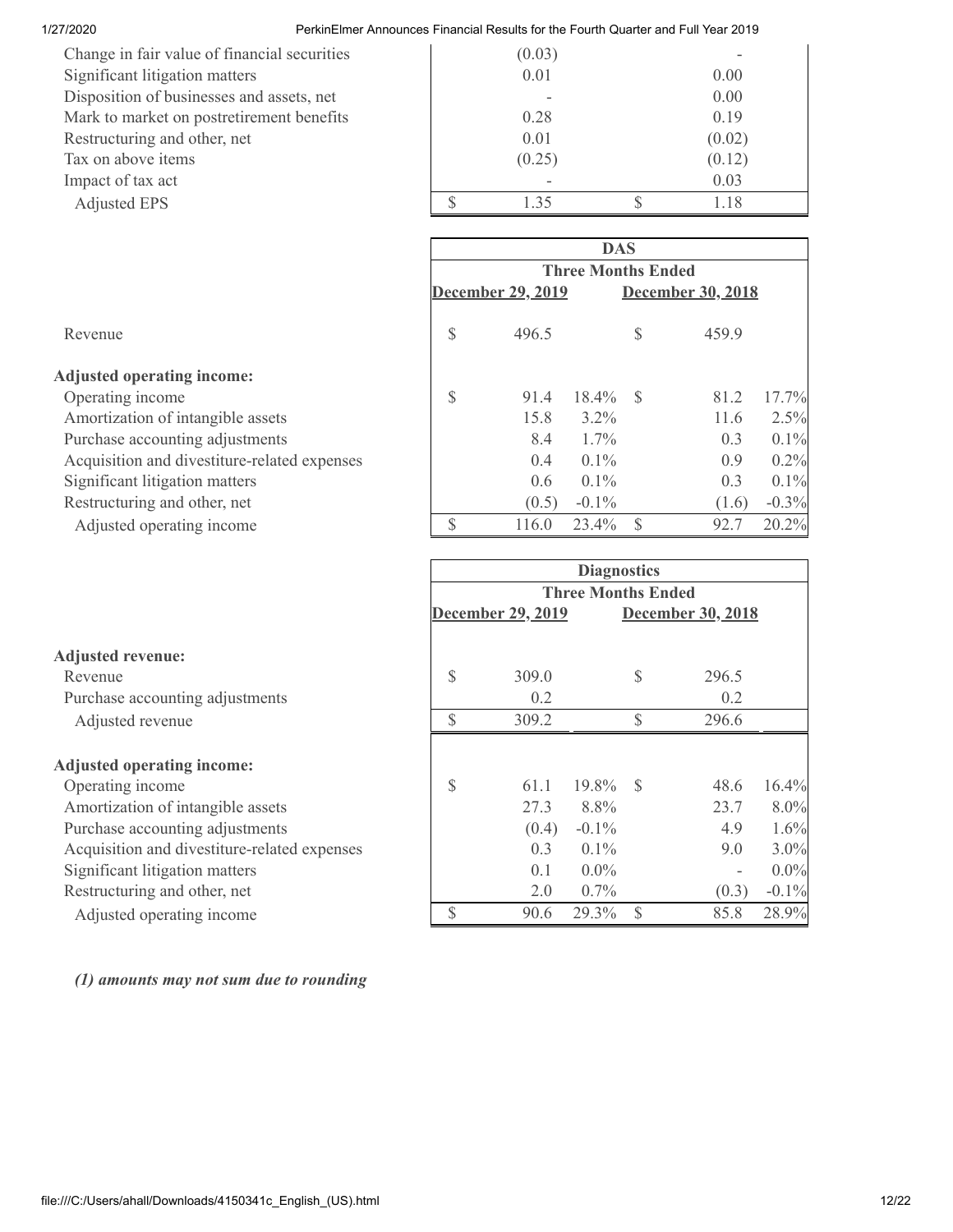# **RECONCILIATION OF GAAP TO NON-GAAP FINANCIAL MEASURES (1)**

# **(In millions, except per share data and percentages) PKI Twelve Months Ended December 29, 2019 December 30, 2018 Adjusted revenue:** Revenue \$ 2,883.7 \$ 2,778.0 Purchase accounting adjustments 0.8 0.8 0.8 0.8 Adjusted revenue <br>  $\boxed{\$}$  2,884.4  $\boxed{\$}$  2,778.7 **Adjusted gross margin:** Gross margin 5 1,396.1 48.4% \$ 1,340.9 48.3% Amortization of intangible assets 61.4 2.1% 46.2 1.7% Purchase accounting adjustments  $22.4$  0.8% 20.1 0.7% Adjusted gross margin  $\begin{array}{|l|}\n\hline\n8\n\end{array}$  1,479.8 51.3% \$ 1,407.2 50.6% **Adjusted SG&A:**  $SG&A$  815.3 28.3% \$ 811.9 29.2% Amortization of intangible assets (103.0)  $-3.6\%$  (81.8)  $-2.9\%$ Purchase accounting adjustments (3.9) -0.1% (14.7) -0.5% Acquisition and divestiture-related expenses  $(4.0)$   $-0.1\%$   $(15.8)$   $-0.6\%$ Acceleration of executive compensation  $(7.7)$   $-0.3\%$   $-0.0\%$ Significant litigation matters  $(2.3)$   $-0.1\%$   $(5.5)$   $-0.2\%$ Adjusted SG&A 694.5 694.5 24.1% 694.5 694.1 25.0% **Adjusted R&D:** R&D \$ 189.3 6.6% \$ 194.0 7.0% Amortization of intangible assets  $0.0\%$  (7.9) -0.3% Adjusted R&D <br>
8 189.3 6.6% \$ 186.1 6.7% **Adjusted operating income:** Operating income  $\boxed{\$}$   $\boxed{\$}$   $362.0$   $12.6\%$   $\boxed{\$}$   $323.9$   $11.7\%$ Amortization of intangible assets 164.3 5.7% 135.9 4.9% Purchase accounting adjustments  $26.3$  0.9% 34.8 1.3% Acquisition and divestiture-related expenses 4.0 0.1% 15.8 0.6% Acceleration of executive compensation  $7.7 \t 0.3\%$  -  $0.0\%$ Significant litigation matters 2.3 0.1% 5.5 0.2% Restructuring and other, net 29.4 1.0% 11.1 0.4% Adjusted operating income <br>  $\frac{1}{2}$  \$ 596.0 20.7% \$ 527.1 19.0% **PKI Twelve Months Ended December 29, 2019 December 30, 2018 Adjusted EPS:**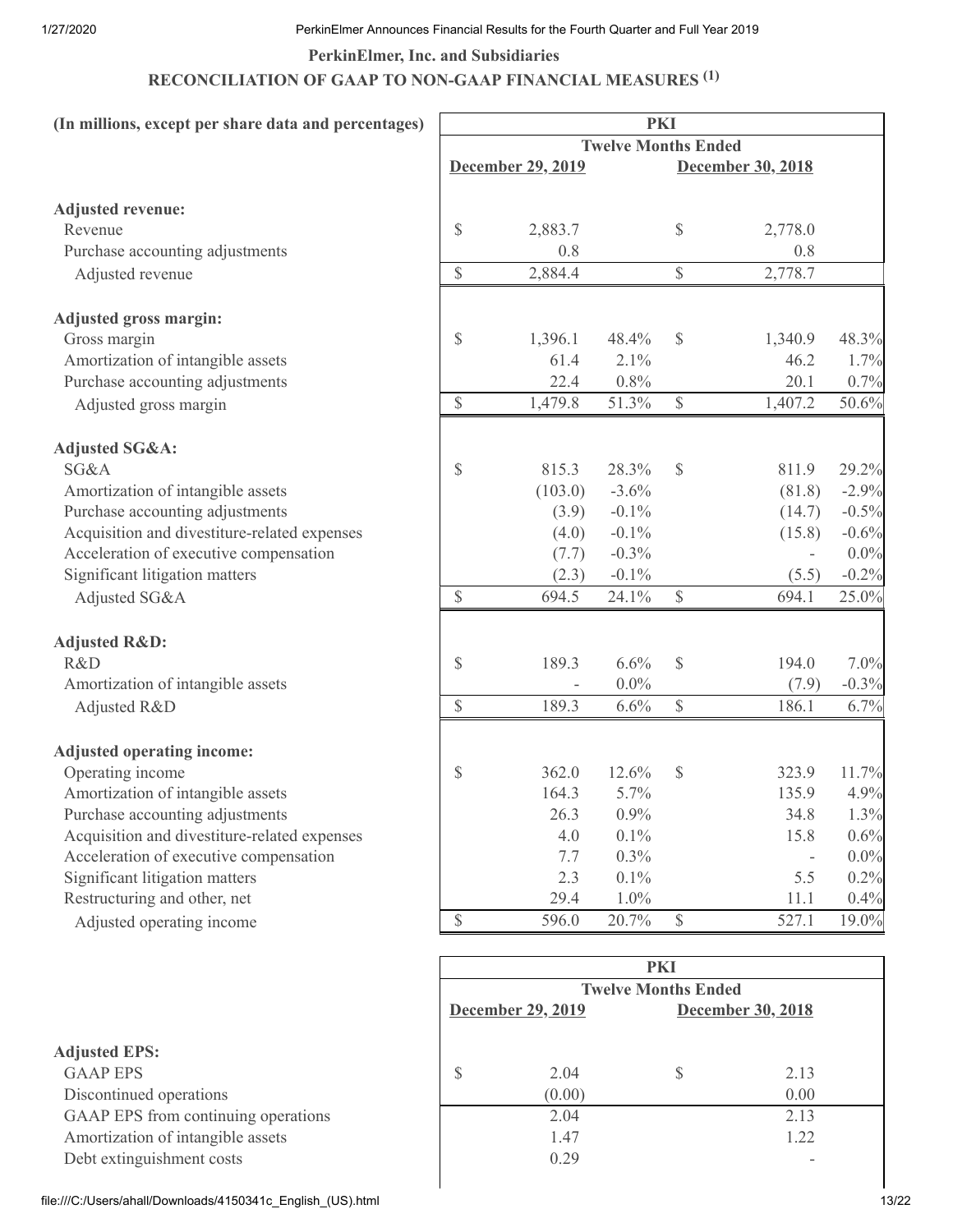Adjusted **EPS**:

### 1/27/2020 PerkinElmer Announces Financial Results for the Fourth Quarter and Full Year 2019

| Purchase accounting adjustments                          | 0.24   | 0.31   |
|----------------------------------------------------------|--------|--------|
| Significant litigation matters                           | 0.02   | 0.05   |
| Acquisition and divestiture-related expenses             | 0.06   | 0.14   |
| Change in fair value of financial securities             | (0.03) |        |
| Acceleration of executive compensation                   | 0.07   |        |
| Loss (gain) on disposition of businesses and assets, net | 0.02   | (0.12) |
| Mark to market on postretirement benefits                | 0.28   | 0.19   |
| Restructuring and other, net                             | 0.26   | 0.10   |
| Tax on above items                                       | (0.65) | (0.40) |
| Impact of tax act                                        | 0.02   | (0.02) |
| <b>Adjusted EPS</b>                                      | 4.10   | 3.61   |

|                                           |                           | <b>PKI</b> |                            |  |  |
|-------------------------------------------|---------------------------|------------|----------------------------|--|--|
|                                           | <b>Three Months Ended</b> |            | <b>Twelve Months Ended</b> |  |  |
|                                           | <u>April 5, 2020</u>      |            | <u>January 3, 2021</u>     |  |  |
| djusted EPS:                              | Projected                 |            | Projected                  |  |  |
| GAAP EPS from continuing operations       | S                         | 0.33       | $$2.89 - $2.99$            |  |  |
| Amortization of intangible assets         |                           | 0.43       | 1.69                       |  |  |
| Purchase accounting adjustments           |                           | 0.02       | 0.05                       |  |  |
| Mark to market on postretirement benefits |                           |            | 0.24                       |  |  |
| Restructuring and other, net              |                           | 0.03       | 0.14                       |  |  |
| Tax on above items                        |                           | (0.11)     | (0.51)                     |  |  |
| <b>Adjusted EPS</b>                       |                           | 0.70       | $$4.50 - $4.60$            |  |  |

|                                              |    | <b>DAS</b>        |                            |              |                   |         |
|----------------------------------------------|----|-------------------|----------------------------|--------------|-------------------|---------|
|                                              |    |                   | <b>Twelve Months Ended</b> |              |                   |         |
|                                              |    | December 29, 2019 |                            |              | December 30, 2018 |         |
| Revenue                                      | \$ | 1,746.2           |                            | \$           | 1,693.2           |         |
| <b>Adjusted operating income:</b>            |    |                   |                            |              |                   |         |
| Operating income                             | \$ | 238.3             | $13.6\%$                   | <sup>S</sup> | 230.5             | 13.6%   |
| Amortization of intangible assets            |    | 52.9              | $3.0\%$                    |              | 46.1              | 2.7%    |
| Purchase accounting adjustments              |    | 20.9              | $1.2\%$                    |              | 0.4               | $0.0\%$ |
| Acquisition and divestiture-related expenses |    | 1.8               | $0.1\%$                    |              | 2.7               | 0.2%    |
| Significant litigation matters               |    | 2.2               | $0.1\%$                    |              | 5.3               | 0.3%    |
| Restructuring and other, net                 |    | 22.0              | $1.3\%$                    |              | 10.0              | 0.6%    |
| Adjusted operating income                    | ¢  | 338.0             | 19.4%                      | \$           | 295.0             | 17.4%   |

|                                              |    | <b>Diagnostics</b><br><b>Twelve Months Ended</b> |          |               |                          |       |
|----------------------------------------------|----|--------------------------------------------------|----------|---------------|--------------------------|-------|
|                                              |    |                                                  |          |               |                          |       |
|                                              |    | <b>December 29, 2019</b>                         |          |               | <b>December 30, 2018</b> |       |
| <b>Adjusted revenue:</b>                     |    |                                                  |          |               |                          |       |
| Revenue                                      | \$ | 1,137.5                                          |          | \$            | 1,084.8                  |       |
| Purchase accounting adjustments              |    | 0.8                                              |          |               | 0.8                      |       |
| Adjusted revenue                             | S  | 1,138.3                                          |          | \$            | 1,085.5                  |       |
| <b>Adjusted operating income:</b>            |    |                                                  |          |               |                          |       |
| Operating income                             | \$ | 189.3                                            | $16.6\%$ | <sup>\$</sup> | 153.2                    | 14.1% |
| Amortization of intangible assets            |    | 111.4                                            | 9.8%     |               | 89.8                     | 8.3%  |
| Purchase accounting adjustments              |    | 5.4                                              | $0.5\%$  |               | 34.4                     | 3.2%  |
| Acquisition and divestiture-related expenses |    | 2.2                                              | $0.2\%$  |               | 13.1                     | 1.2%  |
|                                              |    |                                                  |          |               |                          |       |

file:///C:/Users/ahall/Downloads/4150341c\_English\_(US).html 14/22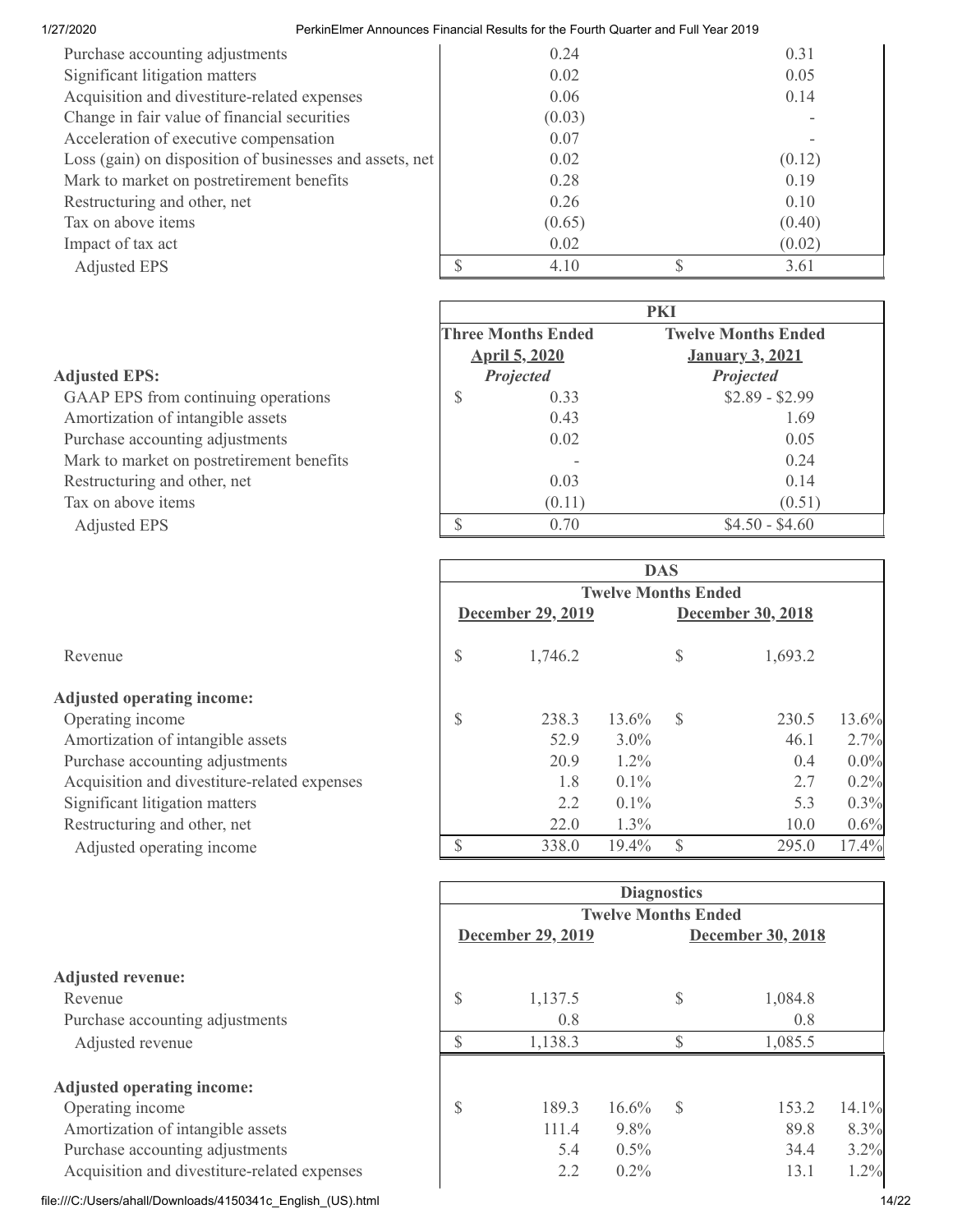| 1/27/2020 |  |
|-----------|--|
|           |  |

#### PerkinElmer Announces Financial Results for the Fourth Quarter and Full Year 2019

| Significant litigation matters |       | $0.0\%$ |       | $0.0\%$ |
|--------------------------------|-------|---------|-------|---------|
| Restructuring and other, net   |       | $0.7\%$ |       | $0.1\%$ |
| Adjusted operating income      | 316.0 | 27.8%   | 291.9 | 26.9%   |

*(1) amounts may not sum due to rounding*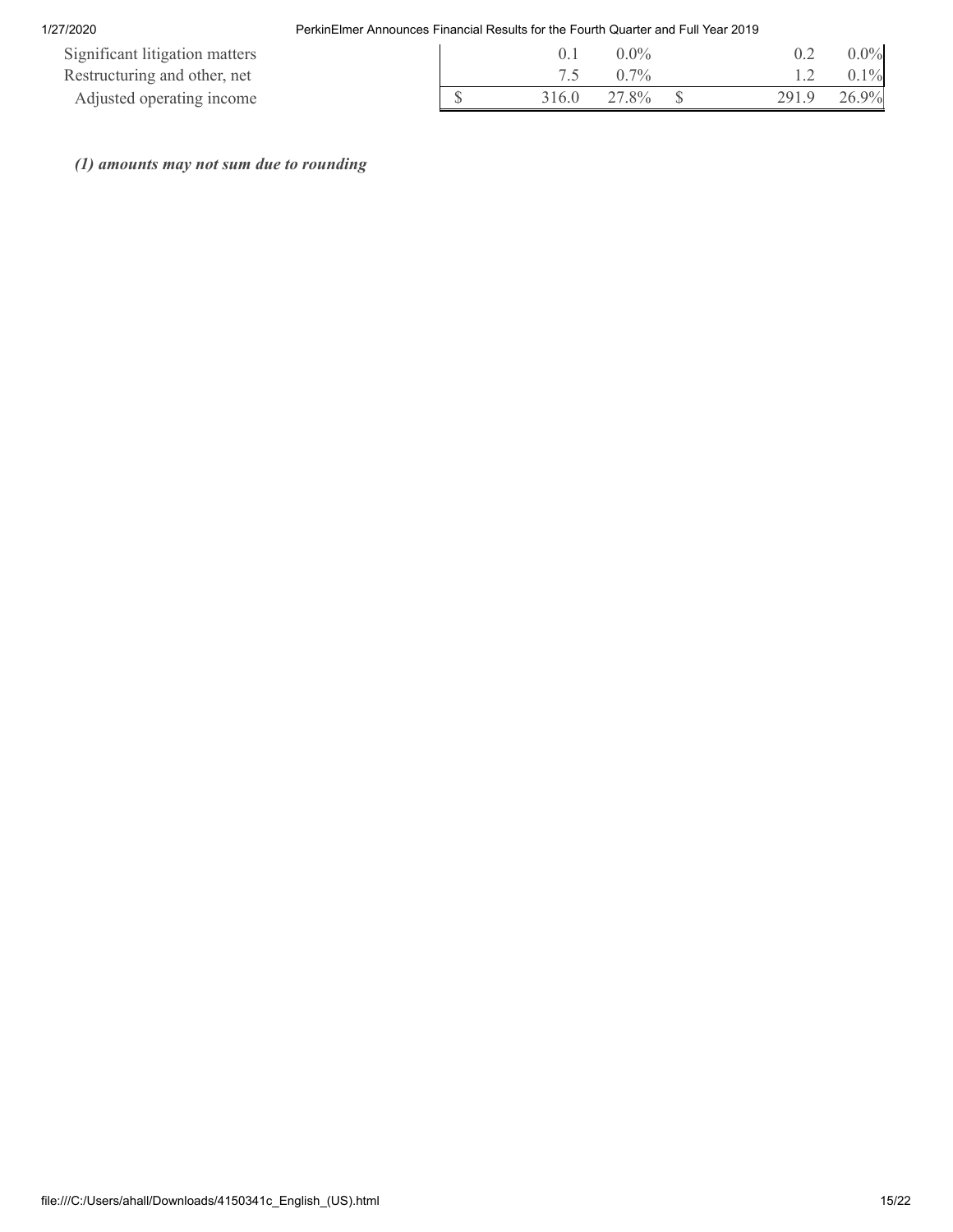# **RECONCILIATION OF GAAP TO NON-GAAP FINANCIAL MEASURES (1)**

|                                                                                               | <b>PKI</b>                |
|-----------------------------------------------------------------------------------------------|---------------------------|
|                                                                                               | <b>Three Months Ended</b> |
|                                                                                               | <b>December 29, 2019</b>  |
| Organic revenue growth:                                                                       |                           |
| Reported revenue growth                                                                       | 6%                        |
| Less: effect of foreign exchange rates                                                        | $-1\%$                    |
| Less: effect of acquisitions including purchase accounting adjustments and impact of divested |                           |
| businesses                                                                                    | $2\%$                     |
| Organic revenue growth                                                                        | $5\%$                     |

| <b>DAS</b>                |
|---------------------------|
| <b>Three Months Ended</b> |
| December 29, 2019         |
|                           |
| 8%                        |
| $-1\%$                    |
|                           |
| $4\%$                     |
|                           |

| <b>Diagnostics</b>        |
|---------------------------|
| <b>Three Months Ended</b> |
| <b>December 29, 2019</b>  |
|                           |
| $4\%$                     |
| $-1\%$                    |
|                           |
| $0\%$                     |
| 50/6                      |

|                                                                                               | Three Month |
|-----------------------------------------------------------------------------------------------|-------------|
|                                                                                               | December 29 |
| Organic revenue growth:                                                                       |             |
| Reported revenue growth                                                                       | 8%          |
| Less: effect of foreign exchange rates                                                        | $-1\%$      |
| Less: effect of acquisitions including purchase accounting adjustments and impact of divested |             |
| businesses                                                                                    | $4\%$       |
| Organic revenue growth                                                                        | $5\%$       |

## **Organic revenue growth:**

Reported revenue growth Less: effect of foreign exchange rates Less: effect of acquisitions including purchase accounting adjustments and impact of divested  $b$ usinesses  $0\%$ 

Organic revenue growth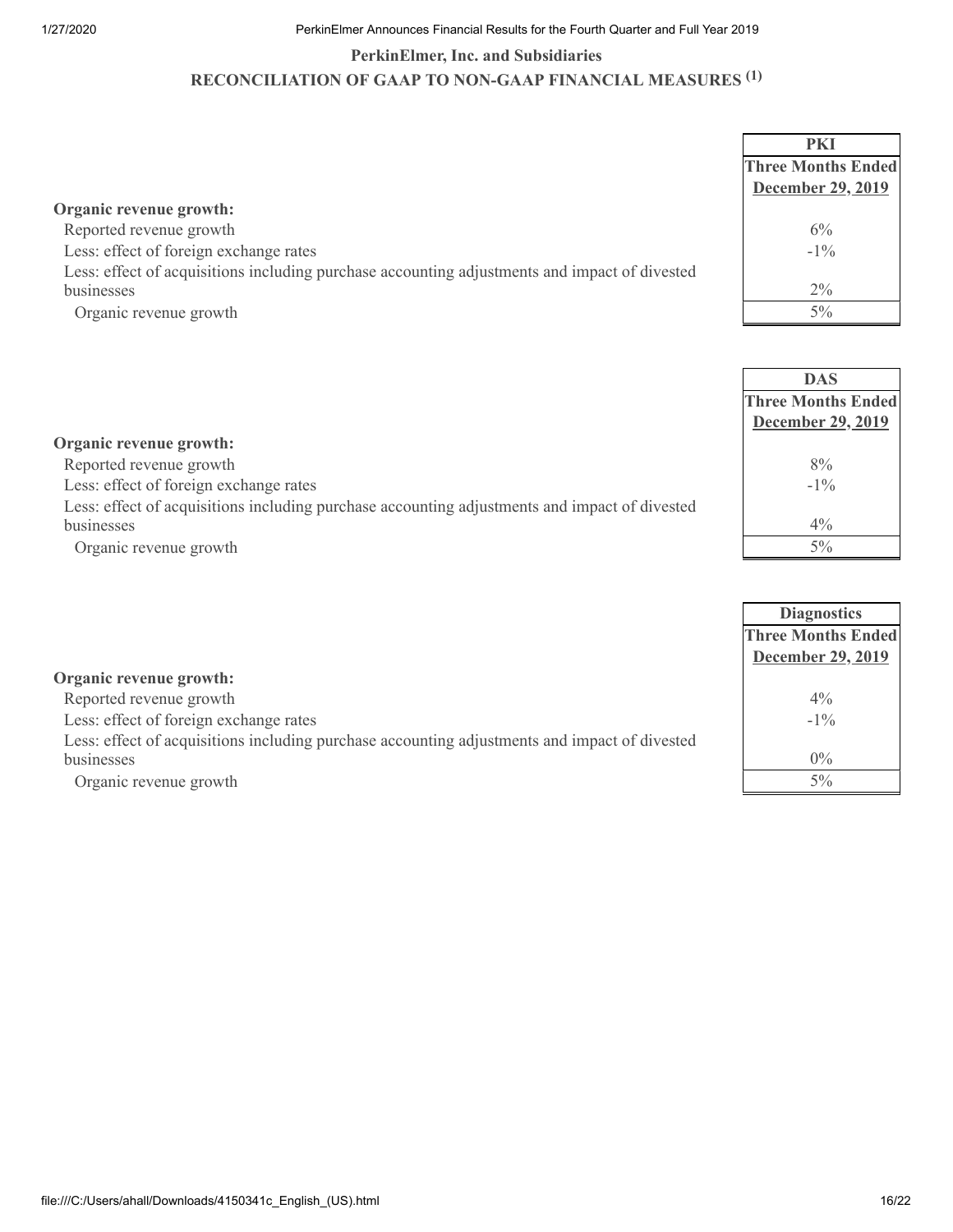# **RECONCILIATION OF GAAP TO NON-GAAP FINANCIAL MEASURES (1)**

|                                                                                               | <b>PKI</b>                 |
|-----------------------------------------------------------------------------------------------|----------------------------|
|                                                                                               | <b>Twelve Months Ended</b> |
|                                                                                               | December 29, 2019          |
| Organic revenue growth:                                                                       |                            |
| Reported revenue growth                                                                       | $4\%$                      |
| Less: effect of foreign exchange rates                                                        | $-2\%$                     |
| Less: effect of acquisitions including purchase accounting adjustments and impact of divested |                            |
| businesses                                                                                    | $1\%$                      |
| Organic revenue growth                                                                        | $5\%$                      |

| DAS                        |
|----------------------------|
| <b>Twelve Months Ended</b> |
| December 29, 2019          |
|                            |
| $3\%$                      |
| $-2\%$                     |
|                            |
| $2\%$                      |
|                            |

| <b>Diagnostics</b>         |
|----------------------------|
| <b>Twelve Months Ended</b> |
| December 29, 2019          |
|                            |
| $5\%$                      |
| $-3\%$                     |
|                            |
| $0\%$                      |
|                            |

# **Organic revenue growth:** Reported revenue growth Less: effect of foreign exchange rates Less: effect of acquisitions including purchase accounting adjustments and impact of divested businesses 2% Organic revenue growth

# **Organic revenue growth:** Reported revenue growth Less: effect of foreign exchange rates Less: effect of acquisitions including purchase accounting adjustments and impact of divested businesses and  $0\%$ Organic revenue growth

# *(1) amounts may not sum due to rounding*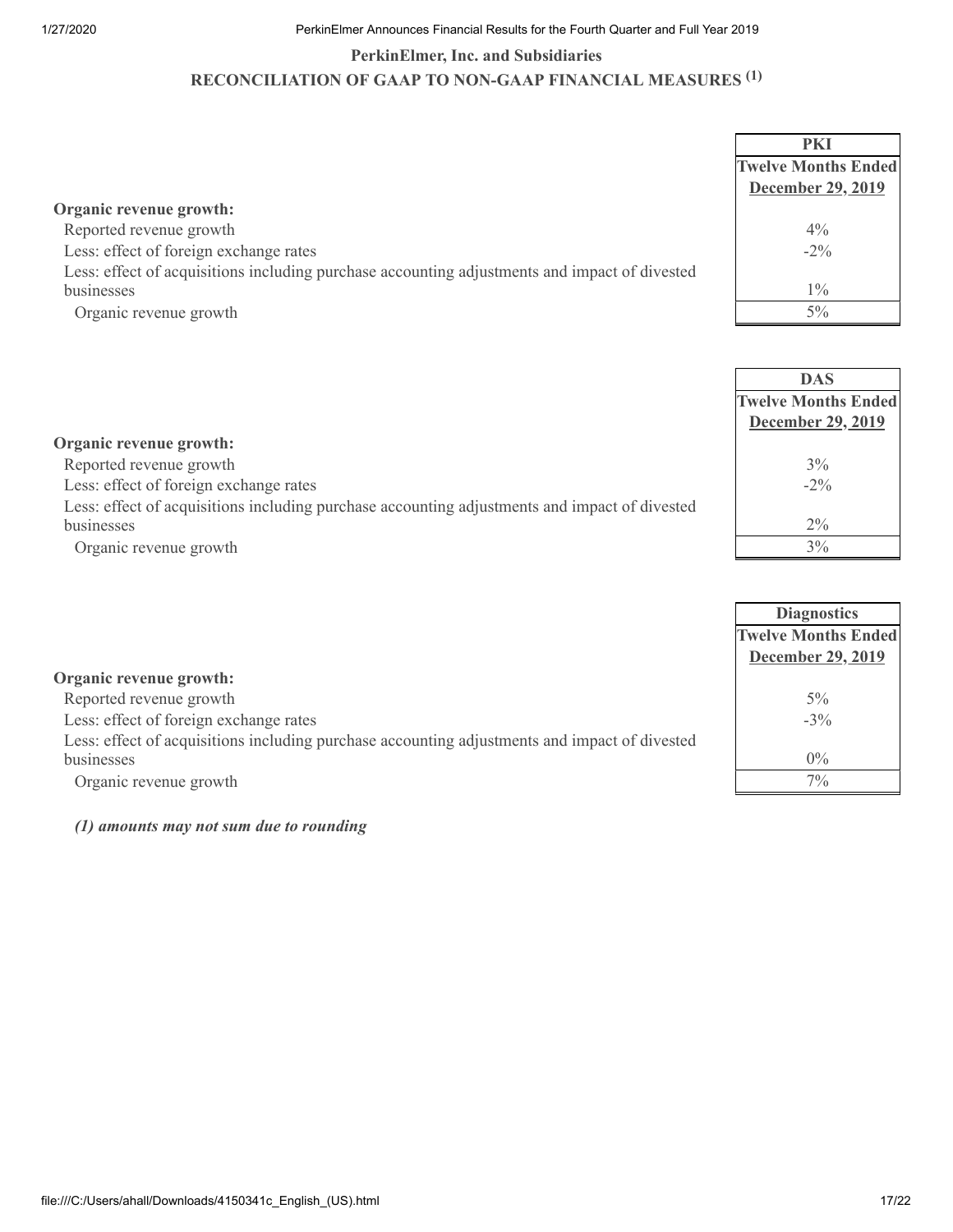# **RECONCILIATION OF GAAP TO NON-GAAP FINANCIAL MEASURES (1)**

|                                                                                               | <b>PKI</b>                |
|-----------------------------------------------------------------------------------------------|---------------------------|
|                                                                                               | <b>Three Months Ended</b> |
|                                                                                               | <u>April 5, 2020</u>      |
| Organic revenue growth:                                                                       | Projected                 |
| Reported revenue growth                                                                       | $8\%$                     |
| Less: effect of foreign exchange rates                                                        | $-1\%$                    |
| Less: effect of acquisitions including purchase accounting adjustments and impact of divested |                           |
| businesses                                                                                    | $3\%$                     |
| Organic revenue growth                                                                        | $6\%$                     |

| PKI                        |  |
|----------------------------|--|
| <b>Twelve Months Ended</b> |  |
| <b>January 3, 2021</b>     |  |
| Projected                  |  |
| $6\% - 7\%$                |  |
| $-0.5\%$                   |  |
|                            |  |
| $1\%$                      |  |
| $5\% - 6\%$                |  |

**Organic revenue growth:** Reported revenue growth Less: effect of foreign exchange rates Less: effect of acquisitions including purchase accounting adjustments and impact of divested  $b$ usinesses  $1\%$ Organic revenue growth

*(1) amounts may not sum due to rounding*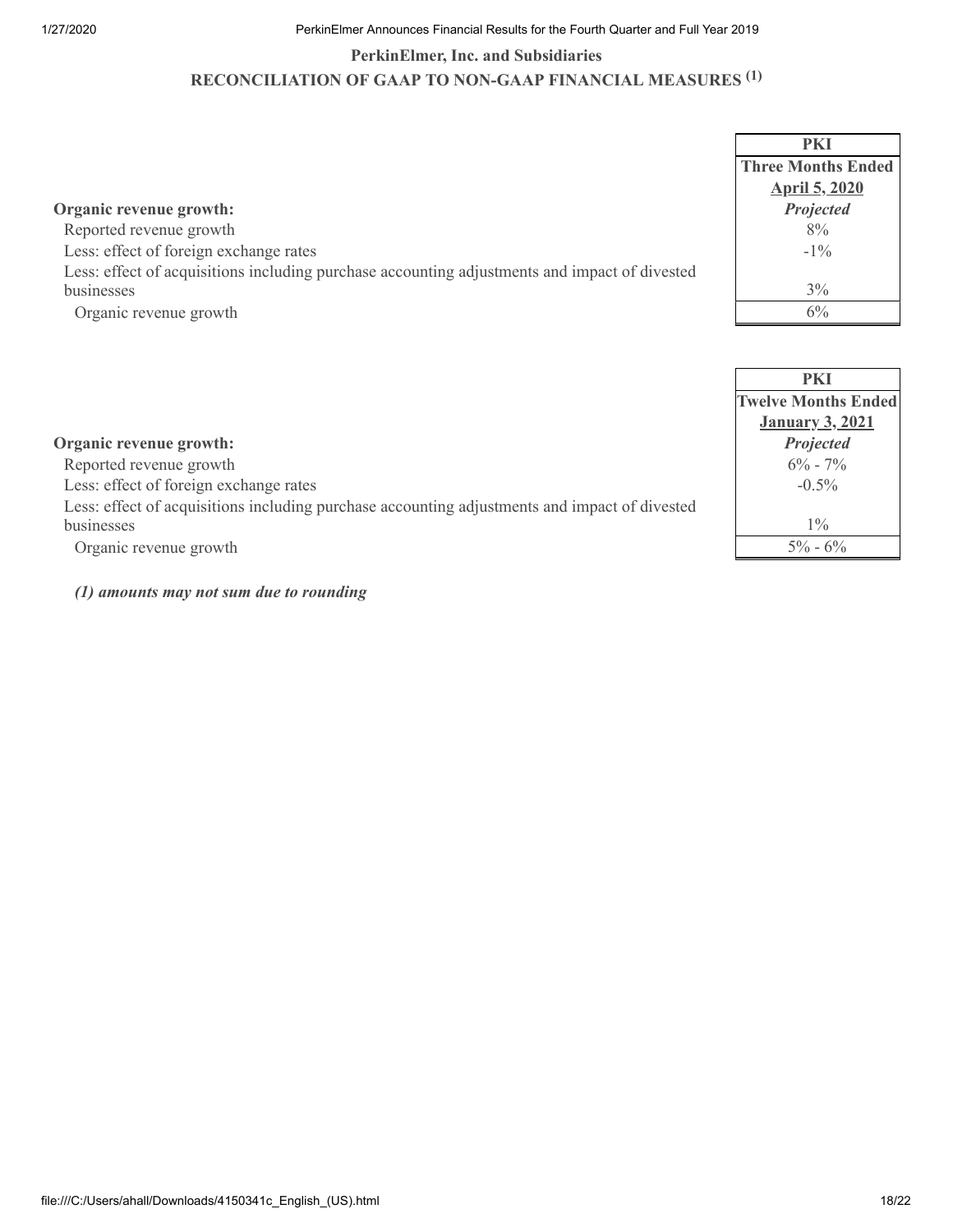## **Explanation of Non-GAAP Financial Measures**

We report our financial results in accordance with GAAP. However, management believes that, in order to more fully understand our short-term and long-term financial and operational trends, investors may wish to consider the impact of certain non-cash, non-recurring or other items, which result from facts and circumstances that vary in frequency and impact on continuing operations. Accordingly, we present non-GAAP financial measures as a supplement to the financial measures we present in accordance with GAAP. These non-GAAP financial measures provide management with additional means to understand and evaluate the operating results and trends in our ongoing business by adjusting for certain non-cash expenses and other items that management believes might otherwise make comparisons of our ongoing business with prior periods more difficult, obscure trends in ongoing operations, or reduce management's ability to make useful forecasts. Management believes these non-GAAP financial measures provide additional means of evaluating period-over-period operating performance. In addition, management understands that some investors and financial analysts find this information helpful in analyzing our financial and operational performance and comparing this performance to our peers and competitors.

We use the term "adjusted revenue" to refer to GAAP revenue, including purchase accounting adjustments for revenue from contracts acquired in acquisitions that will not be fully recognized due to accounting rules. We use the related term "adjusted revenue growth" to refer to the measure of comparing current period adjusted revenue with the corresponding period of the prior year.

We use the term "organic revenue" to refer to GAAP revenue, excluding the effect of foreign currency changes and including acquisitions growth from the comparable prior period, and including purchase accounting adjustments for revenue from contracts acquired in acquisitions that will not be fully recognized due to accounting rules. We also exclude the impact of sales from divested businesses by deducting the effects of divested business revenue from the current and prior periods. We use the related term "organic revenue growth" to refer to the measure of comparing current period organic revenue with the corresponding period of the prior year.

We use the term "adjusted gross margin" to refer to GAAP gross margin, excluding amortization of intangible assets and inventory fair value adjustments related to business acquisitions, and including purchase accounting adjustments for revenue from contracts acquired in acquisitions that will not be fully recognized due to business combination accounting rules. We use the related term "adjusted gross margin percentage" to refer to adjusted gross margin as a percentage of adjusted revenue.

We use the term "adjusted SG&A expense" to refer to GAAP SG&A expense, excluding amortization of intangible assets, purchase accounting adjustments, acquisition and divestiture-related expenses, acceleration of executive compensation, significant litigation matters and significant environmental charges. We use the related term "adjusted SG&A percentage" to refer to adjusted SG&A expense as a percentage of adjusted revenue.

We use the term "adjusted R&D expense" to refer to GAAP R&D expense, excluding amortization of intangible assets and purchase accounting adjustments. We use the related term "adjusted R&D percentage" to refer to adjusted R&D expense as a percentage of adjusted revenue.

We use the term "adjusted net interest and other expense" to refer to GAAP net interest and other expense, excluding adjustments for mark-to-market accounting on post-retirement benefits, changes in the value of financial securities and debt extinguishment costs.

We use the term "adjusted operating income," to refer to GAAP operating income, including revenue from contracts acquired in acquisitions that will not be fully recognized due to accounting rules, and excluding amortization of intangible assets, other purchase accounting adjustments, acquisition and divestiture-related expenses, acceleration of executive compensation, significant litigation matters, significant environmental charges, and restructuring and other charges. We use the related terms "adjusted operating profit percentage," "adjusted operating profit margin," or "adjusted operating margin" to refer to adjusted operating income as a percentage of adjusted revenue.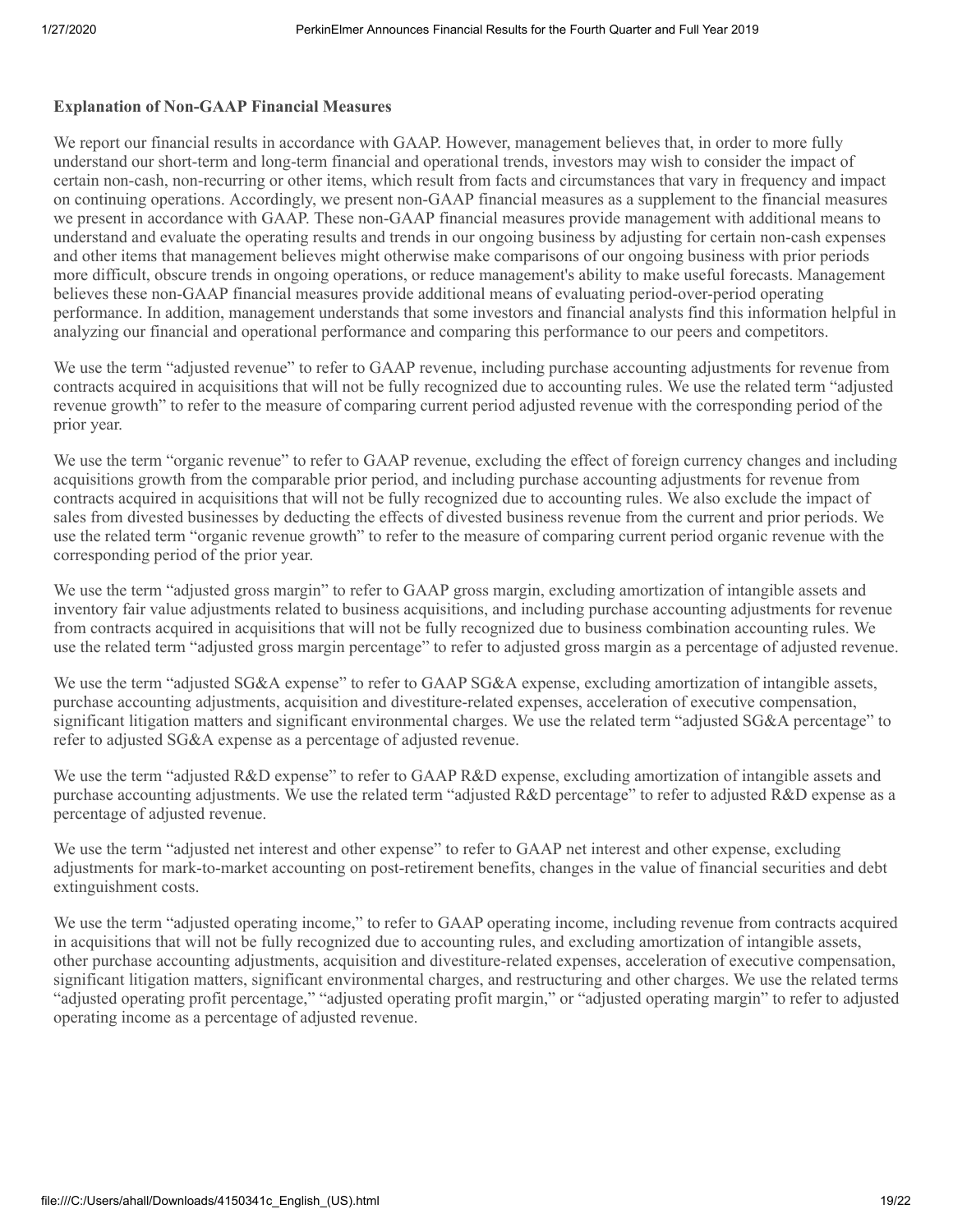We use the term "adjusted earnings per share," or "adjusted EPS," to refer to GAAP earnings per share, including revenue from contracts acquired in acquisitions that will not be fully recognized due to accounting rules, and excluding discontinued operations, amortization of intangible assets, debt extinguishment costs, other purchase accounting adjustments, acquisition and divestiture-related expenses, acceleration of executive compensation, significant litigation matters, significant environmental charges, changes in the value of financial securities, disposition of businesses and assets, net, and restructuring and other charges. We also exclude adjustments for mark-to-market accounting on post-retirement benefits, therefore only our projected costs have been used to calculate this non-GAAP measure. We also adjust for any tax impact related to the above items and exclude the impact of significant tax events.

Management includes or excludes the effect of each of the items identified below in the applicable non-GAAP financial measure referenced above for the reasons set forth below with respect to that item:

- *Amortization of intangible assets* purchased intangible assets are amortized over their estimated useful lives and generally cannot be changed or influenced by management after the acquisition. Accordingly, this item is not considered by management in making operating decisions. Management does not believe such charges accurately reflect the performance of our ongoing operations for the period in which such charges are incurred.
- *Debt extinguishment costs*—we incur costs and income related to the extinguishment of debt; including make-whole payments to debt holders, accelerated amortization of debt fees and discounts, and expense or income from hedges to lock in make whole payments. We exclude the impact of these items from our non-GAAP measures because we believe they do not reflect the performance of our ongoing operations.
- *Revenue from contracts acquired in acquisitions that will not be fully recognized due to accounting rules*—accounting rules require us to account for the fair value of revenue from contracts assumed in connection with our acquisitions. As a result, our GAAP results reflect the fair value of those revenues, which is not the same as the revenue that otherwise would have been recorded by the acquired entity. We include such revenue in our non-GAAP measures because we believe the fair value of such revenue does not accurately reflect the performance of our ongoing operations for the period in which such revenue is recorded.
- *Other purchase accounting adjustments—accounting rules require us to adjust various balance sheet accounts,* including inventory and deferred rent balances to fair value at the time of the acquisition. As a result, the expenses for these items in our GAAP results are not the same as what would have been recorded by the acquired entity. Accounting rules also require us to estimate the fair value of contingent consideration at the time of the acquisition, and any subsequent changes to the estimate or payment of the contingent consideration and purchase accounting adjustments are charged to expense or income. We exclude the impact of any changes to contingent consideration from our non-GAAP measures because we believe these expenses or benefits do not accurately reflect the performance of our ongoing operations for the period in which such expenses or benefits are recorded.
- *Acquisition and divestiture-related expenses*—we incur legal, due diligence, stay bonuses, interest expense, foreign exchange gains and losses, significant acquisition integration expenses and other costs related to acquisitions and divestitures. We exclude these expenses from our non-GAAP measures because we believe they do not reflect the performance of our ongoing operations.
- *Acceleration of executive compensation—*the announced retirement of a senior executive resulted in an acceleration of compensation expense. We exclude these expenses from our non-GAAP measures because we believe they do not reflect the performance of our ongoing operations.
- *Restructuring and other charges*—restructuring and other charges consist of employee severance, other exit costs as well as the cost of terminating certain lease agreements or contracts as well as costs associated with relocating facilities. Management does not believe such costs accurately reflect the performance of our ongoing operations for the period in which such costs are reported.
- *Adjustments for mark-to-market accounting on post-retirement benefits*—we exclude adjustments for mark-to-market accounting on post-retirement benefits, and therefore only our projected costs are used to calculate our non-GAAP measures. We exclude these adjustments because they do not represent what we believe our investors consider to be costs of producing our products, investments in technology and production, and costs to support our internal operating structure.
- *Significant litigation matters*—we incur expenses related to significant litigation matters. Management does not believe such charges accurately reflect the performance of our ongoing operations for the periods in which such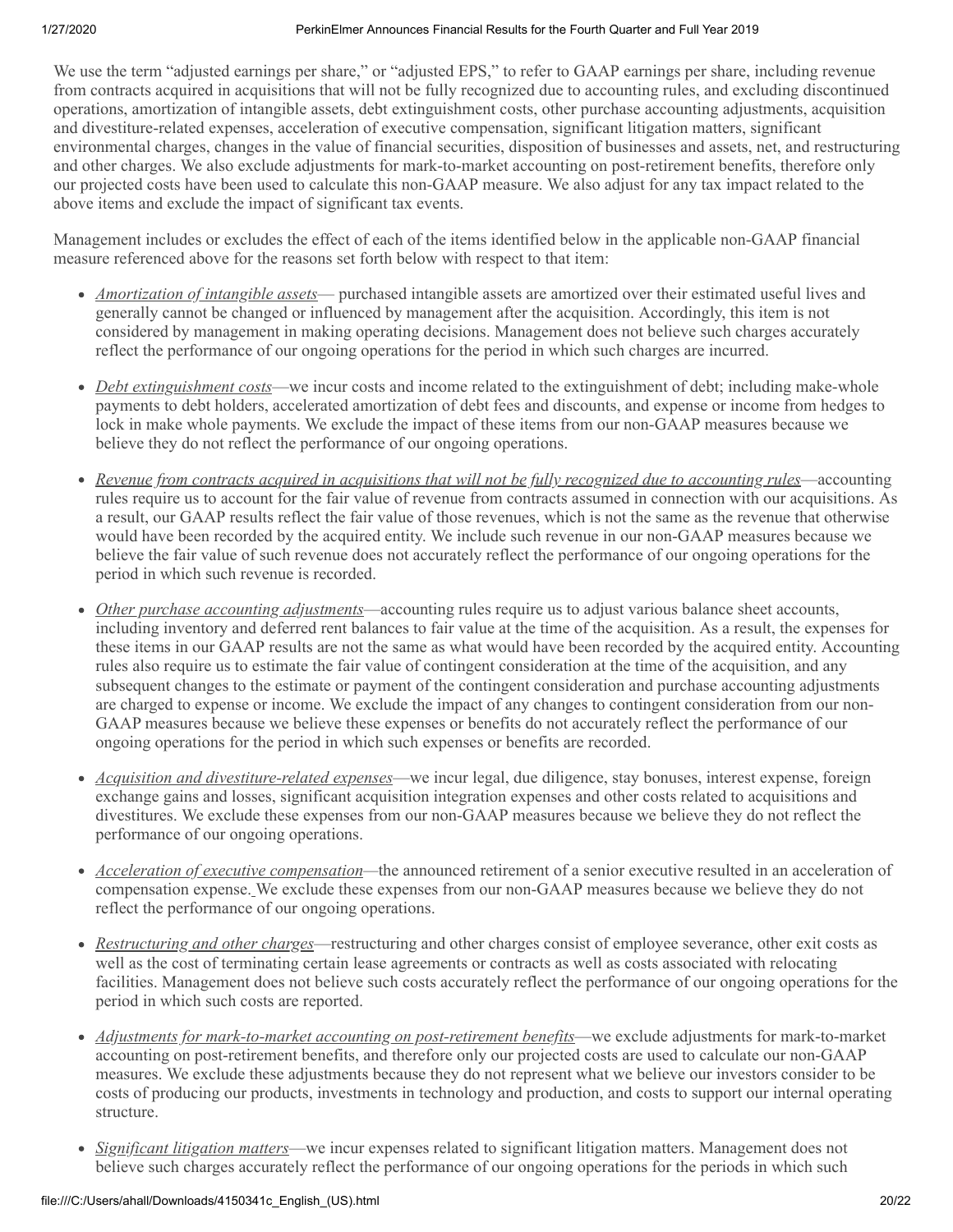charges were incurred.

- *Significant environmental charges*—we incur expenses related to significant environmental charges. Management does not believe such charges accurately reflect the performance of our ongoing operations for the periods in which such charges were incurred.
- *Disposition of businesses and assets, net*—we exclude the impact of gains or losses from the disposition of businesses and assets from our adjusted earnings per share. Management does not believe such gains or losses accurately reflect the performance of our ongoing operations for the period in which such gains or losses are reported.
- *Impact of foreign currency changes on the current period*—we exclude the impact of foreign currency from these measures by using the prior period's foreign currency exchange rates for the current period because foreign currency exchange rates are subject to volatility and can obscure underlying trends.
- *Impact of significant tax events*  we exclude the impact of significant tax events, such as the Tax Cuts and Jobs Act of 2017. Management does not believe the impact of significant tax events accurately reflects the performance of our ongoing operations for the periods in which the impact of such events were recorded.
- *Changes in value of financial securities*—we exclude the impact of changes in the value of financial securities. Management does not believe such gains or losses accurately reflect the performance of our ongoing operations for the period in which such gains or losses are reported.